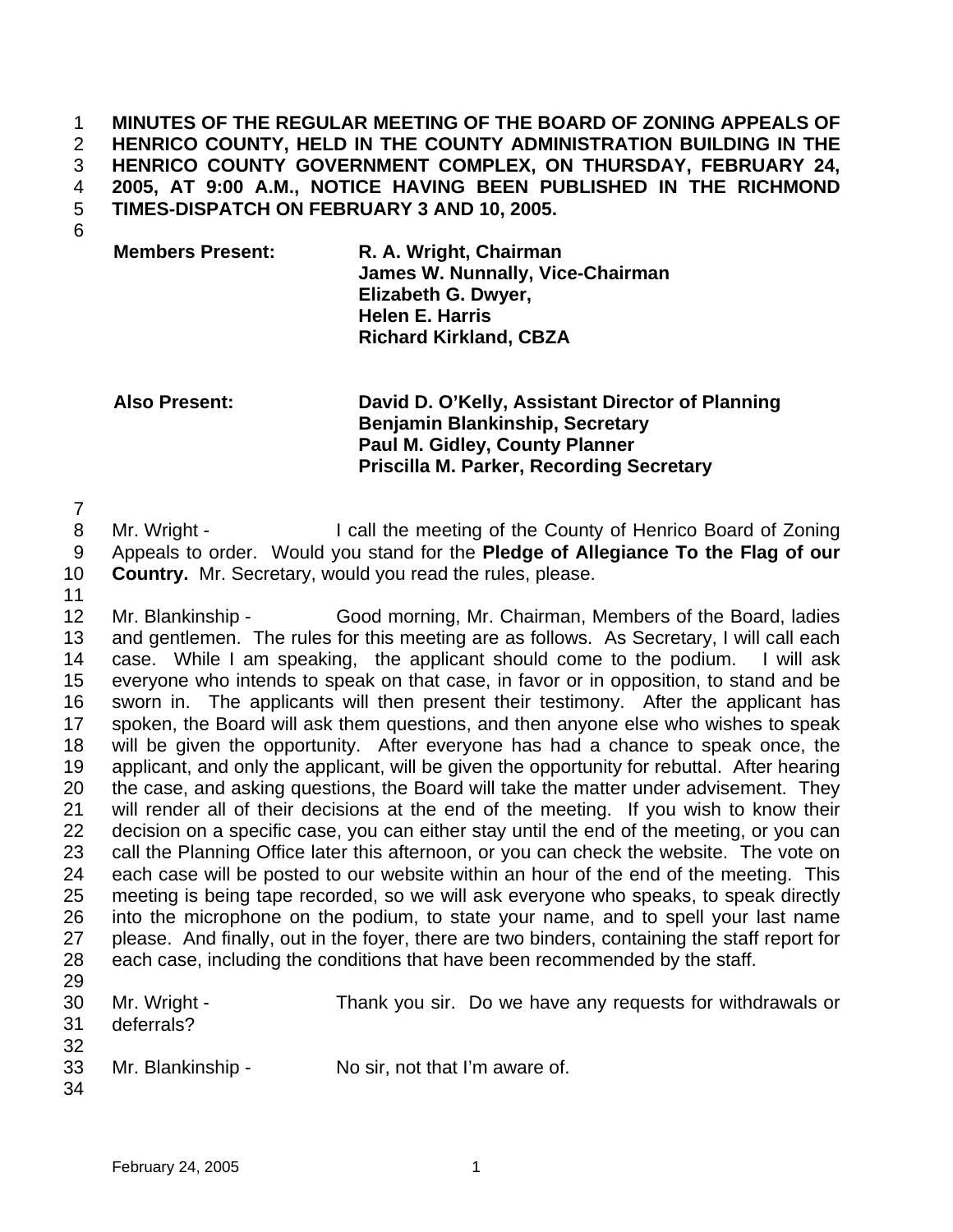- 35 *Beginning at 9:00*
- 37 38 39 40 41 42 43 **A-1-2005 LOANMAX** requests a variance from Section 24-104(g)(2)c. to allow two signs to remain at 4802 South Laburnum Avenue (Laburnum Square) (Parcel 815-715-8232), zoned O-2, Office District (Varina). The maximum number of signs is not met. The applicant has 2 signs, where the Code allows 1 sign. The applicant requests a variance of 1 additional sign.
- 44 45 Mr. Wright - **Does anyone else desire to speak with reference to this** case? Would you raise your right hand and be sworn please?
- 47 48 Mr. Blankinship - Do you swear that the testimony you are about to give is the truth, the whole truth, and nothing but the truth, so help you God?
- 49

78

46

36

50 51 52 53 54 55 56 57 58 59 60 61 62 63 64 65 66 67 Mr. Mistr - I do. Spud Mistr, representing the applicant for the variance request. The applicant, which is a car loan company, applied for a sign permit in July 2004. On July 30, the County issued a permit for two signs, one on the building, and one pylon sign, which were constructed and erected in accordance with the permit that was issued by Henrico County. Later on, according to the staff report, somebody complained, not about the signs, but about the color of the building. They didn't like the color. The staff made the determination that there was nothing, no problem with the color, but took it upon themselves to determine if there were any other violations to this, and they determined that in O-2 zoning, you are only allowed one sign. The four corners of Laburnum and Finlay all have banks, a BB&T, a Bank of America, this site was formerly a bank, and there is a vacant building on the other corner. They are all in O Zoning, and they all have two signs. They all have a sign on the building, and they all have a pylon sign in the front, so my contention is that a precedent has been set. The staff report says that the sign in itself is not a problem. Causing these people to remove one of their signs will not change the color of the building, so we respectfully request that you grant a variance so that this corner of Laburnum and Finlay will be in accordance with the Code, as opposed to the other three corners that are not.

- 68 69 Mr. Wright - Any questions of members of the Board?
- 70 71 72 Mr. Nunnally - Mr. Blankinship, is the Bank of America and BB&T in O-2 on conditional zoning or is it a B-2 zoning?
- 73 74 Mr. Blankinship - Are those the other ones right there at that corner?
- 75 76 Mr. Kirkland - Yes sir.
- 77 Mr. Blankinship - I believe all four corners are zoned O-2.
- 79 80 Mr. Mistr - The BB&T is O-2, see it has conditions. The other three corners do not have conditions. It's straight zoning; they are all O-2.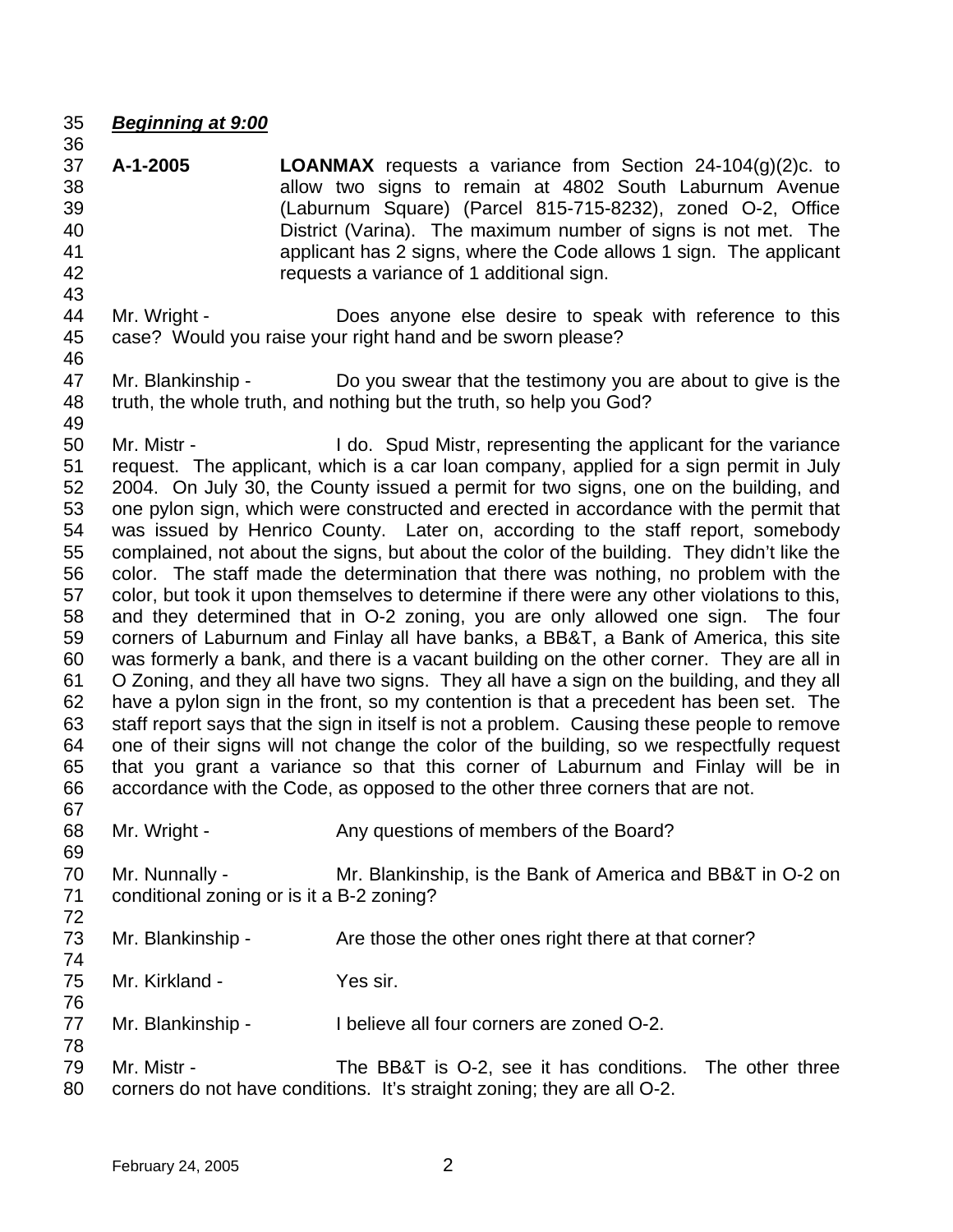81 82 83 84 85 86 87 88 89 90 91 92 93 94 95 96 97 98 99 100 101 102 103 104 105 106 107 108 109 110 111 112 113 114 115 116 117 118 119 120 121 122 123 124 125 126 Mr. Blankinship - The next building south is B-2. Mr. Wright - What is the case that those other buildings are allowed the sign on the building and a freestanding sign? Mr. Blankinship - The regulations in the Office District allow two signs for an office building, but only one sign for a bank or for other permitted uses in the Office District, so I don't know the history of all those buildings, whether they were originally banks or they were originally permitted as something else and allowed two signs. Mr. Wright - The Aren't they banks? Mr. Blankinship - They are now banks. Mr. Wright - How can you allow those buildings to have two signs and not this one? Mr. Blankinship - The same rules probably should apply. Mr. Wright - Why don't we go after them and haul them in and make them remove their signs? Mr. Blankinship - We could certainly pursue that, if the Board would like to see us do that. Mr. Wright - In other words, what's good for one ought to be good for all in the same zoning. We've had situations where there was a different zoning classification right across the street, which was something that we had no control over. Ms. Dwyer - Those cases aren't before us, so we don't have all the facts relating to the other cases, so there might be some different circumstances. Mr. Wright - He tells us it's a bank, and it's in O-2; what else do you need to know? Mr. Blankinship - The history of the property, whether they had variances, I don't know. Mr. Wright - That's the history here too. Mr. Nunnally - Well you can check that out and bring it back before the next meeting, can't you. You can check on Bank of America and BB&T. Mr. Blankinship - We have pulled the sign permits and reviewed them, but we didn't review the whole history of the property. We do have someone in opposition.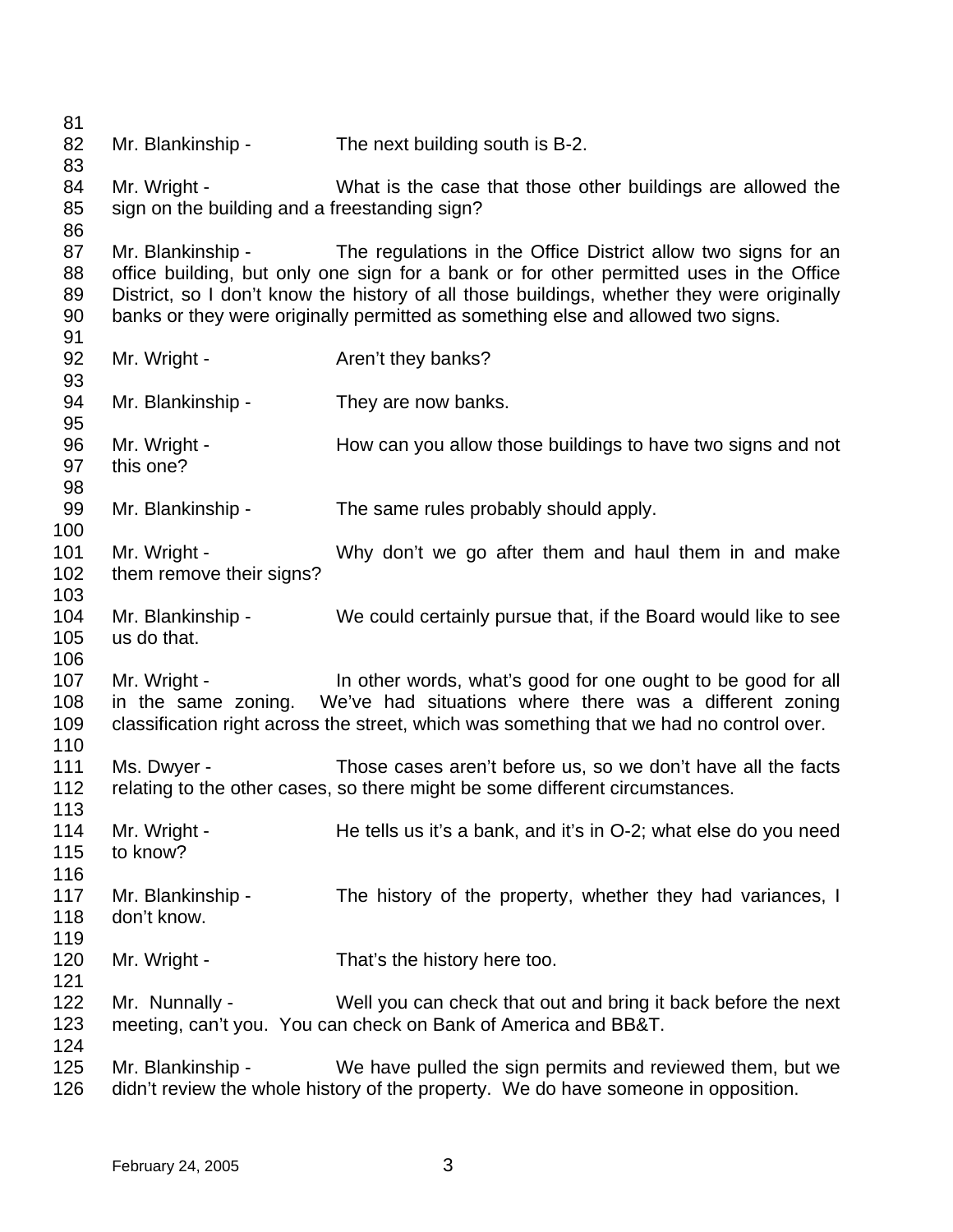127 128 129 130 131 132 133 134 135 136 137 138 139 140 141 142 143 144 145 146 147 148 149 150 151 152 153 154 155 156 157 158 159 160 161 162 163 164 165 166 167 168 169 170 171 172 Mr. Mistr - Think part of the case is too, the staff is maintaining the permit was issued in error, but I haven't seen any evidence that the County has made any notification that the permit was revoked. As far as I know, the permit for two signs is still valid as issued by the Building Inspections office. Mr. Blankinship - I think they were notified of that though. Michael Reed, the General Counsel …………. Mr. Mistr - **Example 20** ..............I said I don't have any evidence of that. Mr. Blankinship - Inotified their General Counsel of that; that was back in November. Mr. Mistr - You notified them of the violation, but I think the only person who can revoke the building permit is Greg Revels. Mr. Blankinship - It wasn't done by Mr. Revels, but actually the problem is that when the staff member signed off the zoning approval of that permit, they put a note in one of the fields saying this was only for one sign, but then the person who issued the permit didn't read that note and issued the permit as originally applied for. Mr. Wright - There's no question that the signs were put up based on what they thought was a legal permission granted by the County. Mr. Blankinship - Except that I think the signs were actually put up before the permission was issued; it was a matter of weeks, but we do have a photograph in your package there of the wall sign in place, and a banner also in place, and then the pylon sign being delivered on a truck, and that photograph was taken July 14, and the permit was issued July 30. Mr. Nunnally - You had the freestanding sign and the sign on the building when the building was waiting. Mr. Blankinship - Right. I'm not disputing that point of Spud's either. The issue that got this ball rolling was the color of the building, not the signs. Mr. Nunnally - You had the two signs, and they turned around and painted that building yellow and red – why did they do that? Can you tell me? With that color you sure don't need any signs. Mr. Mistr - I don't have any idea. That may be true also, but I think the County would rather have two signs than have everybody paint their buildings this color. I'm not saying the color is good or bad or whatever. Mr. Nunnally - Do you think you could talk him into painting it white?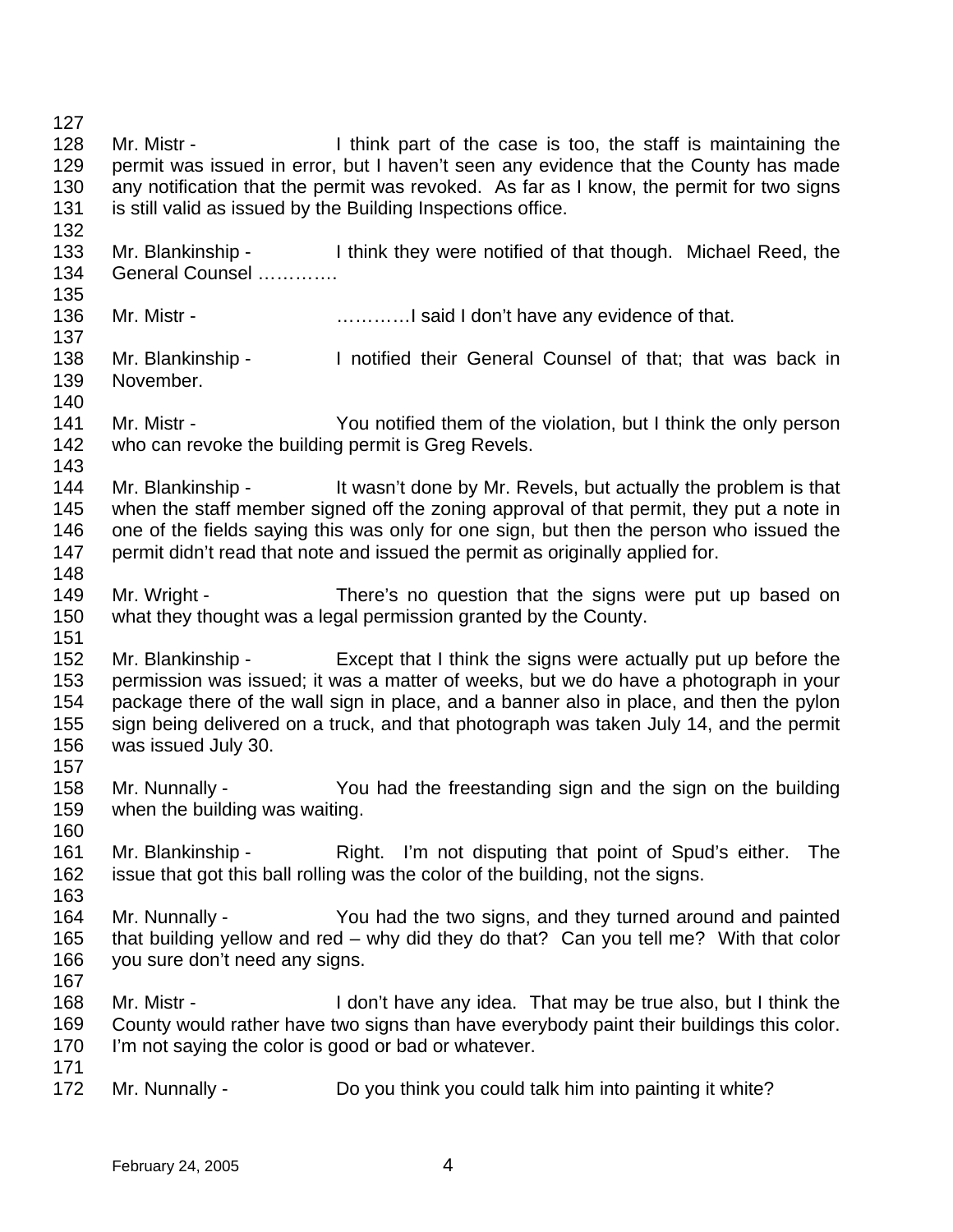173 174 175 Mr. Mistr - The Muslim Con't know. I'm representing Mr. McKinney here, and I will ask him.

176 177 178 Mr. Wright - Any further questions of members of the Board? Now we'll hear from the opposition – is there opposition?

180 181 182 183 184 185 186 187 188 189 190 191 192 193 194 195 196 197 Ms. Irvin - Yes sir. My name is Joyce Irvin. I hope you'll bear with me; I'm not used to doing this kind of thing. I represent those of us who have to look at this every day. I live in Varina District on Osborne Turnpike and Rustling Cedar Lane. I am aware that the LoanMax building's unappealing color and the destruction and absence of the landscaping that was on the property are not the issues before you in this hearing. However, we the citizens in the Varina District whose signatures appear on the letters of opposition submitted to you, want you to know why we oppose this business being granted a variance, allowing it to retain its additional sign. Citizens frequently notice conditions in our County which are inappropriate, dangerous, or not in compliance with what we have learned to be the policies of Henrico County. We are very proud of our County, and want it to be the best it can be. We assume the County will take care of the aberrations. We usually are unaware of the proper channels to use in order to register concerns, and we think that any action is the County's prerogative. In this case, a public hearing was advertised, allowing us the appropriate opportunity to express our concerns. It is our sincere hope that you will take into consideration the opinions of the citizens who must live with the appearance of the LoanMax building and deny any variance. Thank you very much.

- 198 199 Mr. Wright - Any questions of the Board? Thank you very much. Is anyone else here in opposition to this request?
- 200 201 202 203 204 205 Ms. Dwyer - Mr. Blankinship, there is mention by this speaker that the landscaping that had been there had been destroyed, and I know that the County operates on a complaint basis, so I'm wondering if there's a way that we can refer this case to staff to check to see if destruction of the landscaping violates any POD or proffers of the zoning case.
- 207 208 209 210 211 212 Mr. Blankinship - The was the staff who referred the case to us when they discovered the sign issue. This is the first I've heard of the landscaping raised, but I can't imagine that they just overlooked that. I would think that they would have caught that. This is not conditional zoning. I don't know if this site was originally developed under a POD or not. I don't know whether landscaping was required or whether it was just something that existed. We'll certainly make a note of that.
- 214 Mr. Wright - Any further opposition? Do you care to rebut the opposition?
- 215 216 217 218 Mr. Mistr - No, I don't have anything to rebut, but I think the real issue is the color of the building, and I think the County staff and everybody concerned could set a dangerous precedent if any time we see something that we don't like, we go on a

179

206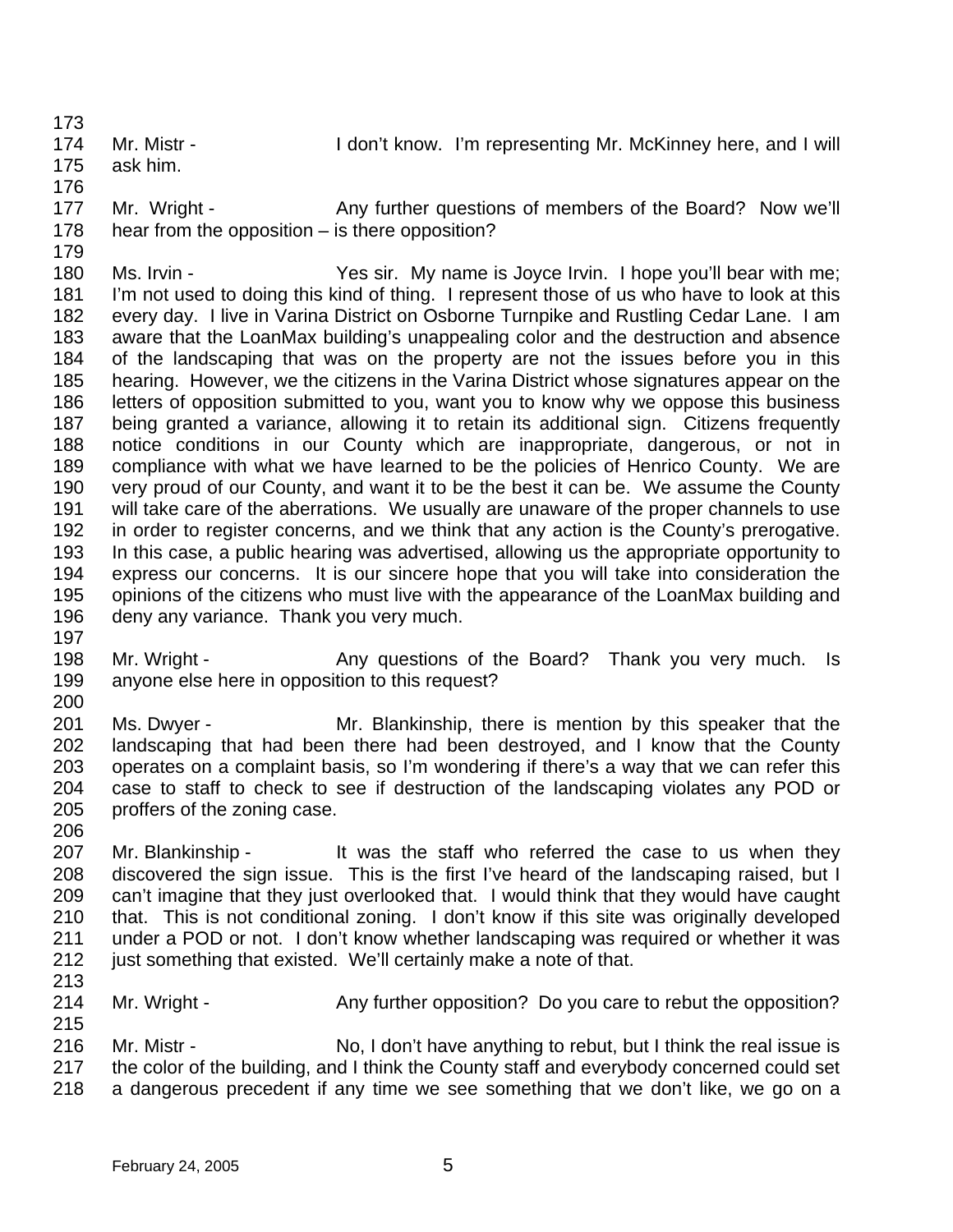219 220 221 222 223 224 225 226 227 228 229 witch hunt to find if there's something we can do, sort of as retribution against them for painting the building this color. Now I'm not going to say this building is the color I would have painted it, but what I'm representing to you is the sign, and the problem is really not the sign; the problem is the color of the building. If there's something we can do about that, I think that's what we should do, but I don't know why they should be treated any differently for a sign than anybody else along Laburnum Avenue, and I realize some of it's B-2 zoning, but the O Zone, and I'm not saying we should go to any of these banks or anything else and take down the signs. I think the signs are appropriate and where they should be. We would just like the same consideration as everybody else has.

- 230 231 232 233 Ms. Harris - Mr. Mistr, where were you planning to put this third sign that we saw in the picture, the visual, the sign that was on the truck? We see these two signs here, we see the attached and detached signs, but I want to know where you are planning to put the one that's on the truck.
- 235 236 237 238 239 Mr. Mistr - That I don't know, because I've just been involved with this about a week, here to represent the case. I don't know; normally if there were another sign, it would probably go on the Finlay Street side of the building, I would guess, but I don't know that.
- 240 Mr. Blankinship - You're not asking for any additional signs?
- 242 Mr. Mistr - No, we're just asking for the two that are there now.
- 244 245 Ms. Dwyer - It's my understanding that the sign on the truck is the monument sign that we see now.
- 246 247 248 249 Mr. Mistr - That's the way I read it. I think that what it is, the monument sign that had been existing had been taken down, just like the one next door. There's a monument there, but no sign on it, because the building is vacant.
- 250

234

241

- 251 252 253 254 255 256 Ms. Dwyer - Mr. Mistr, I understand your point that the complaint about the colors did generate the complaint that caused the County to look into your site, but the fact remains that your clients put the signs up before the permit was granted, that the signs are not in compliance with the Ordinance, and on July 29 the sign permit was approved and noted that only one sign was allowed, so those are factors we have to consider as well.
- 257
- 258 259 260 261 262 Mr. Mistr - The permit I have, dated July 30 and signed by Greg Revels, says to permit sign to be erected, detached one, sign to be erected, attached one. There's no note about only one sign or anything else. But this is the sign permit that was issued by the County.
- 263 264 Ms. Dwyer - So it's your contention that the permitting staff person has the authority to grant a variance?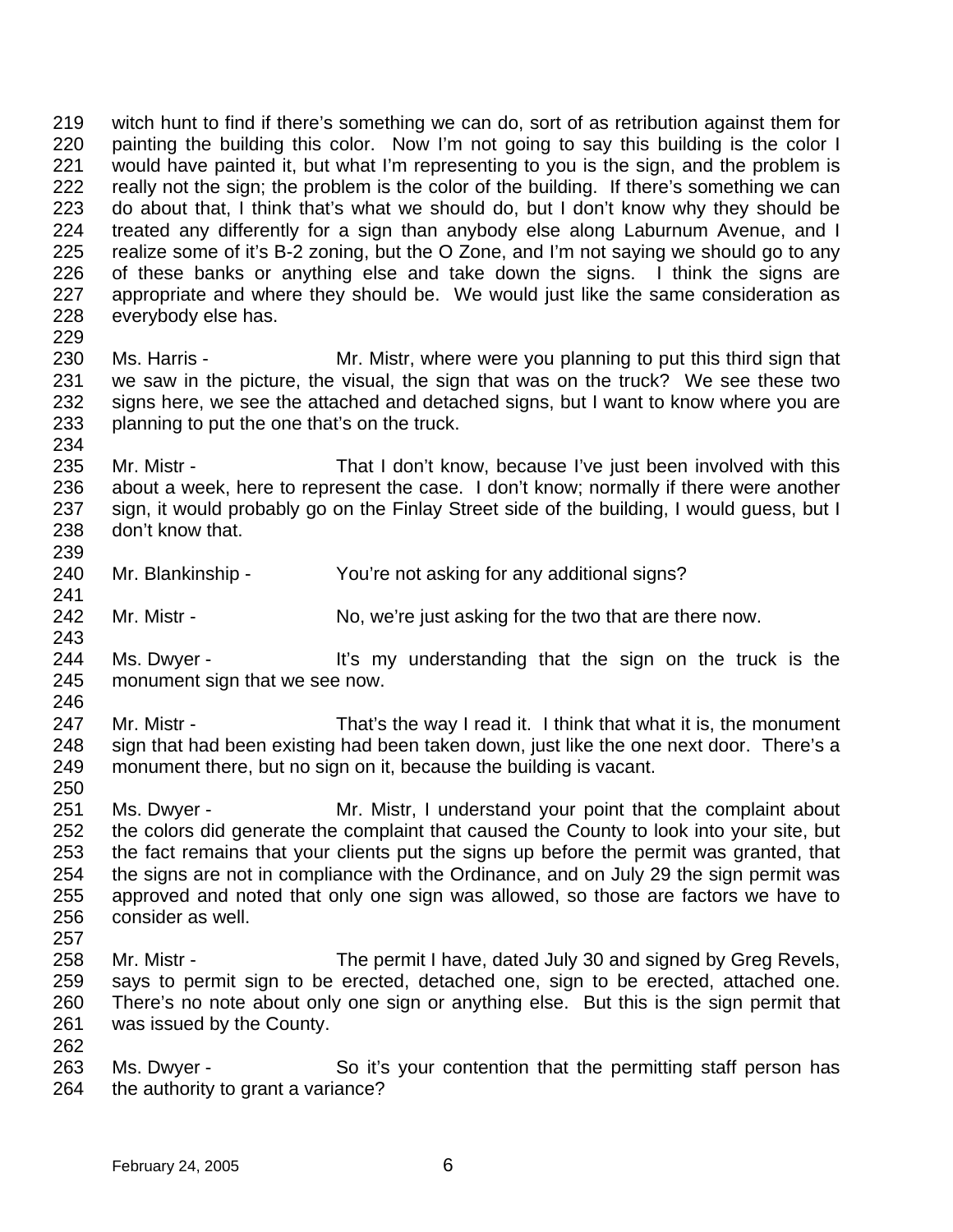265 266 267 268 269 270 271 272 273 274 275 276 277 278 279 280 281 282 283 284 285 286 287 288 289 290 291 292 293 294 295 296 297 298 299 300 301 302 303 304 305 306 307 308 309 310 Mr. Mistr - No ma'am. I'm saying the signs were in progress; they applied for the sign which they thought was correct, and the County issued the sign. I'm not saying they issued it correctly or incorrectly, but they did put it up with a sign permit that they thought was valid. Mr. Wright **Anything further?** Thank you for appearing. After an advertised public hearing and on a motion by Mr. Nunnally, seconded by Ms. Dwyer, the Board **denied** application **A-1-2005** for a variance to allow two signs to remain at 4802 South Laburnum Avenue (Laburnum Square) (Parcel 815-715-8232). Affirmative: Dwyer, Harris, Kirkland, Nunnally, Wright 5 Negative: 0 Absent: 0 The Board denied your request as it found from the evidence presented that authorizing this variance would be of substantial detriment to adjacent property or would materially impair the purpose of the zoning regulations. **UP-3-2005 CHAMBERLAYNE RECREATION ASSOCIATION** requests a conditional use permit pursuant to Section 24-12(b) to amend the master plan for the recreation center at 317 North Wilkinson Road (Parcels 792-753-4981 and 9289), zoned R-2A, One-family Residence District (Fairfield). Mr. Wright - Does anyone else desire to speak with reference to this case? Anybody who would like to speak, please stand and be sworn at the same time. Mr. Blankinship - Do you swear that the testimony you are about to give is the truth, the whole truth, and nothing but the truth, so help you God? Mr. Wright - Before you start, Mr. Condlin, I'm going to have to excuse myself from this case. Mr. Condlin - The Condington I do. Andy Condlin, from Williams Mullen. Members of the Board, we came before you last month. Mr. Nunnally - Mr. Condlin, did you have a chance to discuss this with the people who were here last month? Mr. Condlin - Yes sir, we've actually had, since that time, two meetings, specifically with the different associations, when all the adjacent neighbors were again invited, two different times. I've got a letter here from one of the neighbors, who was appearing. There were three folks, if you remember. I don't want to say they were in opposition, because each of them said they weren't in opposition. I think they were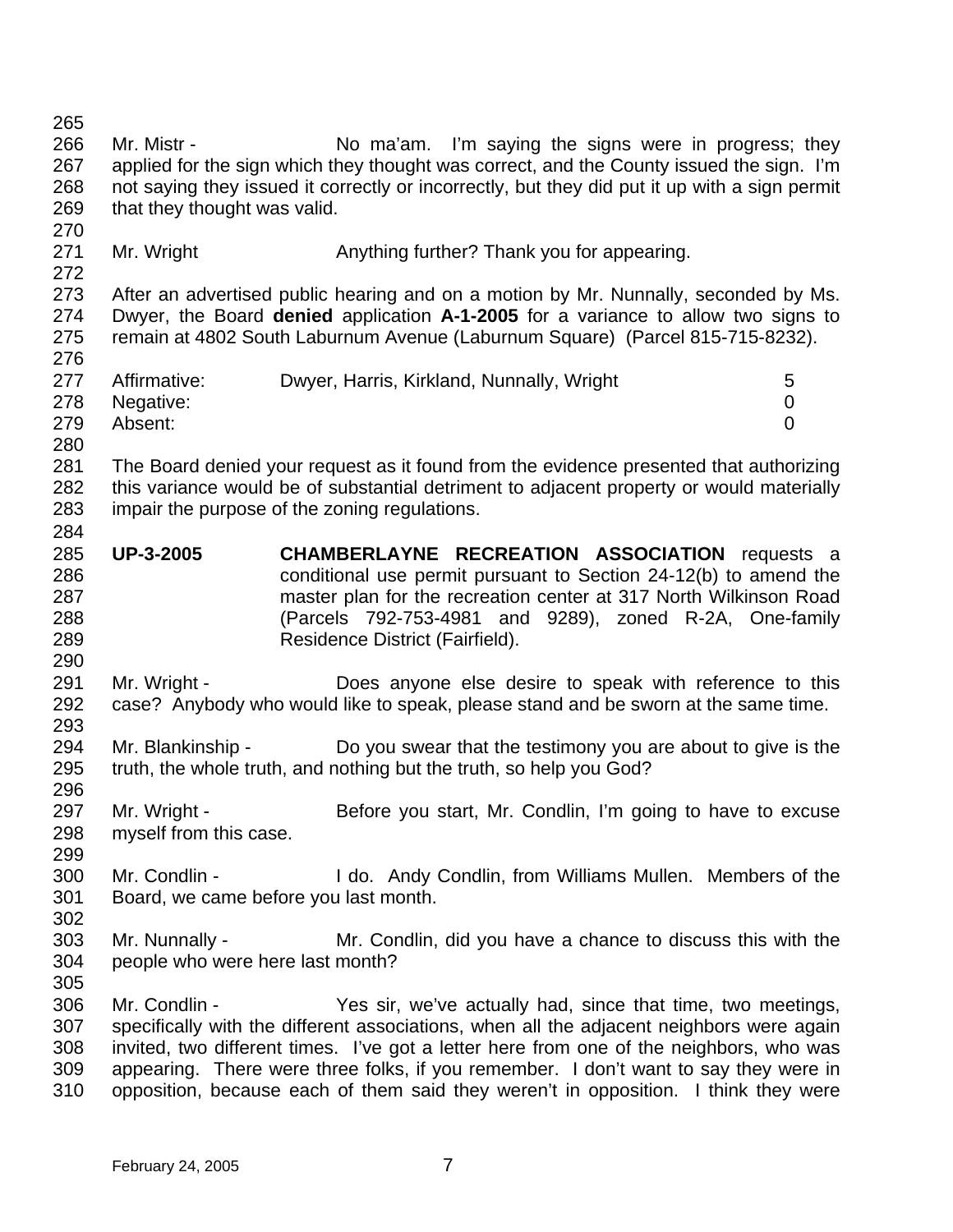- 311 looking for information more than anything.
- 312
- 313 314 Mr. Nunnally - What I'm trying to get at is, I don't see why we have to have any more testimony if you all came to any kind of agreement.
- 315

316 317 318 319 320 321 322 323 324 325 326 327 328 329 330 331 332 333 Mr. Condlin - The Containly want them to be available if you have any questions. The only thing I would like to say, and I think we have come to an agreement; I've talked to all the neighbors, and everyone agrees that they are comfortable with our request here before the BZA and are now comfortable. What they were uncomfortable with before was, some questions they had regarding the subdivision, which is technically not before the BZA. The only issue before you today, and there was some confusion, I think, in reading the record. Ben and I confused each other, not deliberately, but certainly got each other confused as to what was going on. The only thing we're appearing before you, is because in 1962, when the original conditions were placed on this approved recreation association, there are two items that we were concerned about. One is that buildings have to be set back 75 feet. Technically, we were in violation. What was approved was not even 75 feet back from the property line, and with this subdivision, we were getting within that 75 feet as well, so what we wanted to do was just change that condition to say the existing improvements that have been there for forty years are allowed to be where they're placed. They're not going to be moved; there's no new additional buildings, but what's there now is okay, even though they've technically violated, depending on how you read the condition, the 75 feet. We'd get rid of that interpretation.

334

335 336 337 338 339 340 341 342 343 344 345 346 347 The other issue was this entranceway, which was required to be 36 feet wide, which I'm not sure why in '62 they were requiring a private driveway to be 36 feet wide. It's never been 36 feet wide. It technically was in violation of that condition. The County Code, I think Mr. O'Kelly can speak to this better than I, but Public Works would allow for 24 feet for a private drive, and that's what it's been, and we ask for that condition to be amended to allow for Public Works to approve that driveway, because we're going to amend that a little bit, and we'll get that signed off on that. Those are the two major issues that came before you; we didn't express that well, and frankly, we were a little confused as to whether the '62 case still applied or whether that had been amended. I think through our discussions and our research, the '62 case, with those conditions applied, we're asking for those two amendments. We're not asking for approval of the subdivision; we're not asking for any new buildings or any new location, just that those two conditions be changed or tweaked so that they are brought up to date.

348

355

349 350 351 352 353 Ms. Dwyer - Mr. Condlin, on that point, our record shows conditions accepted by the County in 1965, UP-34-65, and then you made those two suggestions, and then as I read the conditions proposed by staff, those two suggestions that you made are incorporated into the new conditions.

| 354 | Mr. Condlin - | You're right, I should have said '65. |
|-----|---------------|---------------------------------------|
|     |               |                                       |
|     |               |                                       |

356 Ms. Dwyer - The new conditions, as I read them, are in condition # 1 and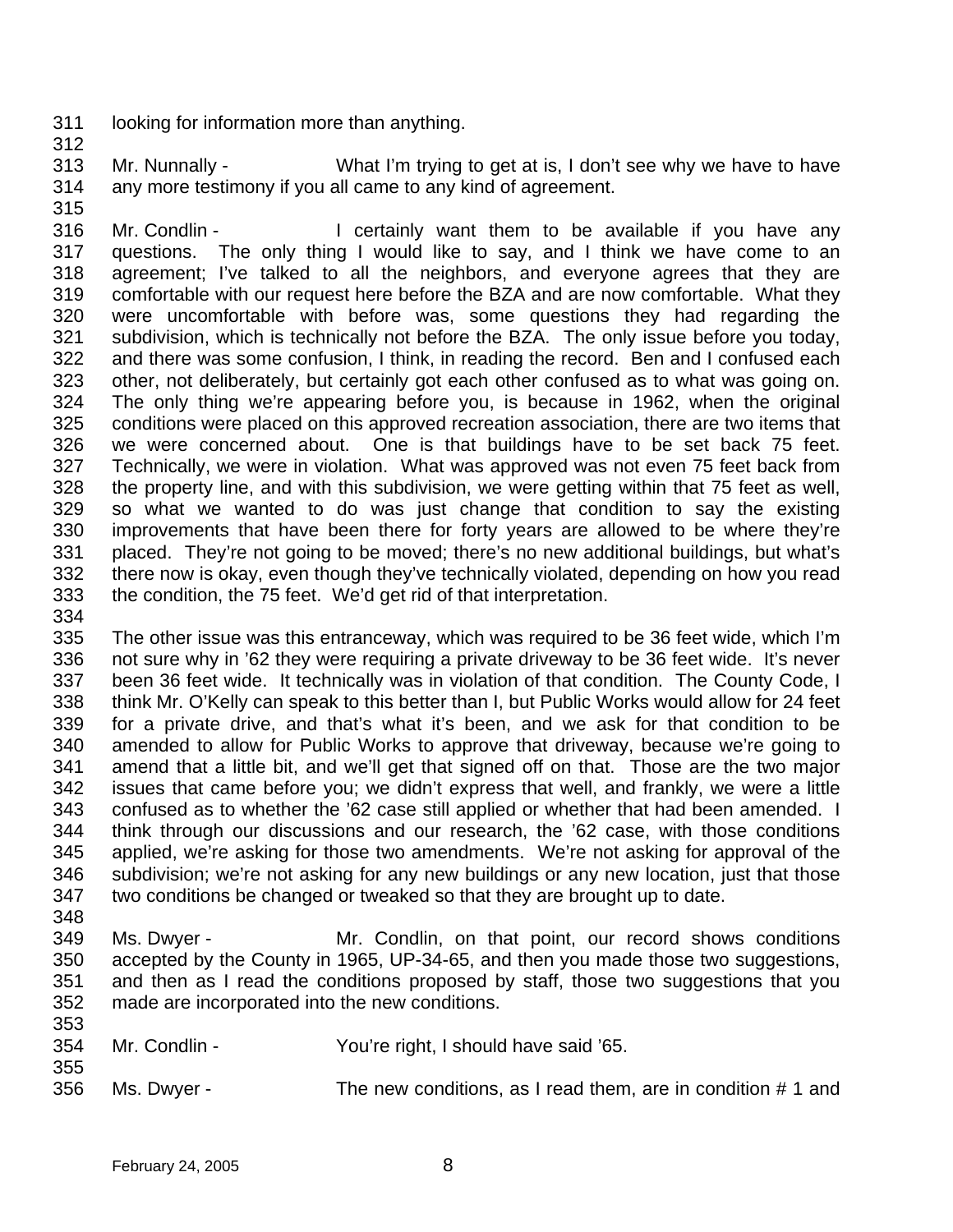- 357 358 # 4, so today, I assume we would adopt the new conditions, so we wouldn't need to act on your request for an amendment to the '65 conditions.
- 359

364

385

390

392

- 360 361 362 363 Mr. Condlin - Technically, I envisioned that the only reason we were coming forward was because of the old conditions, whether we tweaked them or replaced them by a whole new permit, it's the same result, and I guess that's what I'm asking.
- 365 366 Ms. Dwyer - I just want to be clear what we're doing, and let you know that it appears your requests have been incorporated in the new conditions.
- 367 368 369 370 371 372 373 374 375 376 377 378 379 380 Mr. Condlin - Absolutely, and that's why I just wanted to clarify that the conditions are fine. You know I've got to have one issue though. And Ben wasn't aware of this, and this is really at your discretion, there's a condition # 7 that says the swimming pool area shall be enclosed by a fence of at least six feet in height. This is a very practical issue; when you put up a scalloped fence at six feet in height, it dips down below six feet. We would like to have a more decorative fence, so that it's not six feet across, but maybe to have some scalloped fence to allow it to dip below six feet. The County Code requires only 48 inches. I guess what I'd like to see is something of the nature where we could pacify Ben as far as the look of it, if it substantially meets that, or something of that nature, more than five and a half feet, just so they can have a scalloped fence. The way it's written now, it's got to be six feet all the way across, and it can't dip down below six feet.
- 381 382 383 Mr. Blankinship - When you said the County Code requires four feet, you mean the building code?
- 384 Mr. Condlin - I'm thinking of for a home.
- 386 387 388 Mr. Blankinship - The Reflexive there's a building code requirement for a fence around a public pool, and I think that's where we got that.
- 389 Ms. Dwyer - Think it needs to be six feet.
- 391 Mr. Condlin - You think it needs to be six feet?
- 393 394 395 Mr. Blankinship - We could strike the reference to six feet and say "enclosed" by a fence in conformance with the building code."
- 396 Mr. Condlin - Times and I'd like some flexibility.
- 398 399 400 Ms. Dwyer - Your plan shows a fence, five to six feet, with the scallop – is that the one you're talking about?
- 401 402 Mr. Condlin - Yes ma'am. Again, if I have to put up a six-foot fence, I'll put it up, but they wanted some decoration to it, some look to it, but it will always meet the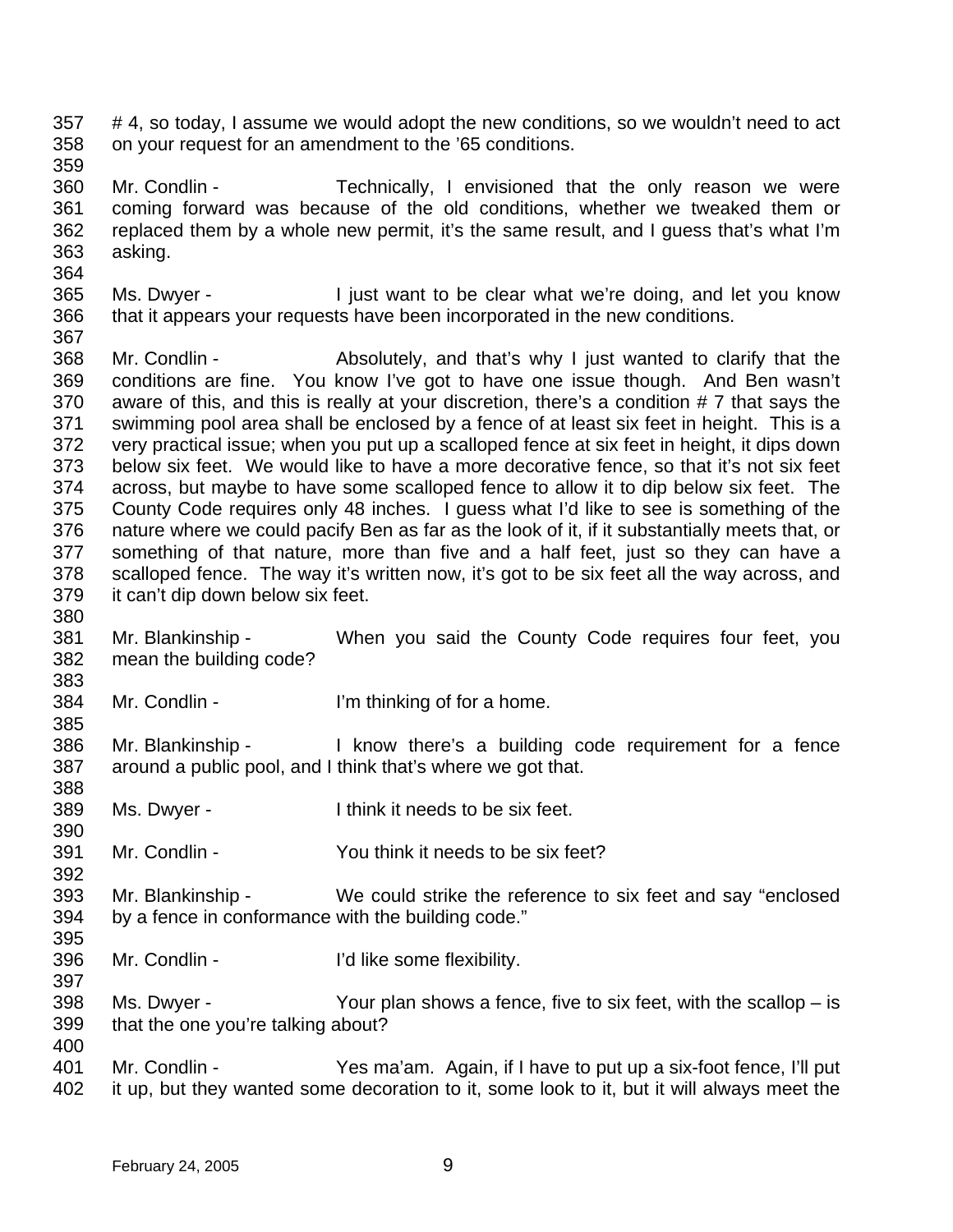403 404 405 406 407 408 409 410 411 412 413 414 building code, and if it does, we appreciate that change from that standpoint. That's the only reason we're here. Just so you know, Mr. Henry wasn't here last time, but he is with the Civic Association, and they are in full support of this, and the neighbors, I've got the letter, and I've talked to all of them, and they have no problem with this. I would like to clarify one mistake that I made in the last hearing, which was, the subdivision for he three lots was approved by the Planning Commission, but this one was not. In looking through my notes, I think I reflected that my knowledge of it was that it was all approved. We'd deferred this until the March meeting because they wanted us to get the BZA request straight first. We will be coming forward, and all the lots and the home sizes will be determined by the Planning Commission, so it's only now those three requests that are really the reason we're coming forward.

415

Mr. Wright - Any further questions of the Board? Is anyone here in opposition to this request? Hearing none, that concludes the case.

416 417

418 419 420 421 422 423 After an advertised public hearing and on a motion by Ms Harris, seconded by Ms. Dwyer, the Board **granted** application **UP-3-2005** for a conditional use permit to amend the master plan for the recreation center at 317 North Wilkinson Road (Parcels 792- 753-4981 and 9289). The Board granted the use permit subject to the following conditions:

424 425 426 427 428 429 1. The improvements on the property are hereby approved in their general location as shown on the "Future Plan: Chamberlayne Recreation Association, Chamberlayne Heights Civic Association, Frostick Hills Subdivision and Frostick Subdivision" dated February 2, 2005. Any additional improvements shall comply with the applicable regulations of the County Code. Any substantial changes to the layout or operation shall require a new conditional use permit.

430 431

432 2. The swimming pool and recreation facility shall be operated on a nonprofit basis.

433 434 3. Off-street parking shall be provided at a ratio of at least one space for every three active members.

435

438

436 437 4. The proposed 24-foot entrance onto North Wilkinson Road shall be submitted to the Department of Public Works for review and approval.

439 440 441 5. The parking lot shall be set back from North Wilkinson Road, and shall be screened by landscaping, as shown on the plan.

442 443 6. For safety and security, lights beamed only on the swimming pool, and operated on a clock, shall be provided whenever water is in the pool.

444

445 446 7. Amended] The swimming pool area shall be enclosed by a fence in accordance with the Uniform Statewide Building Code.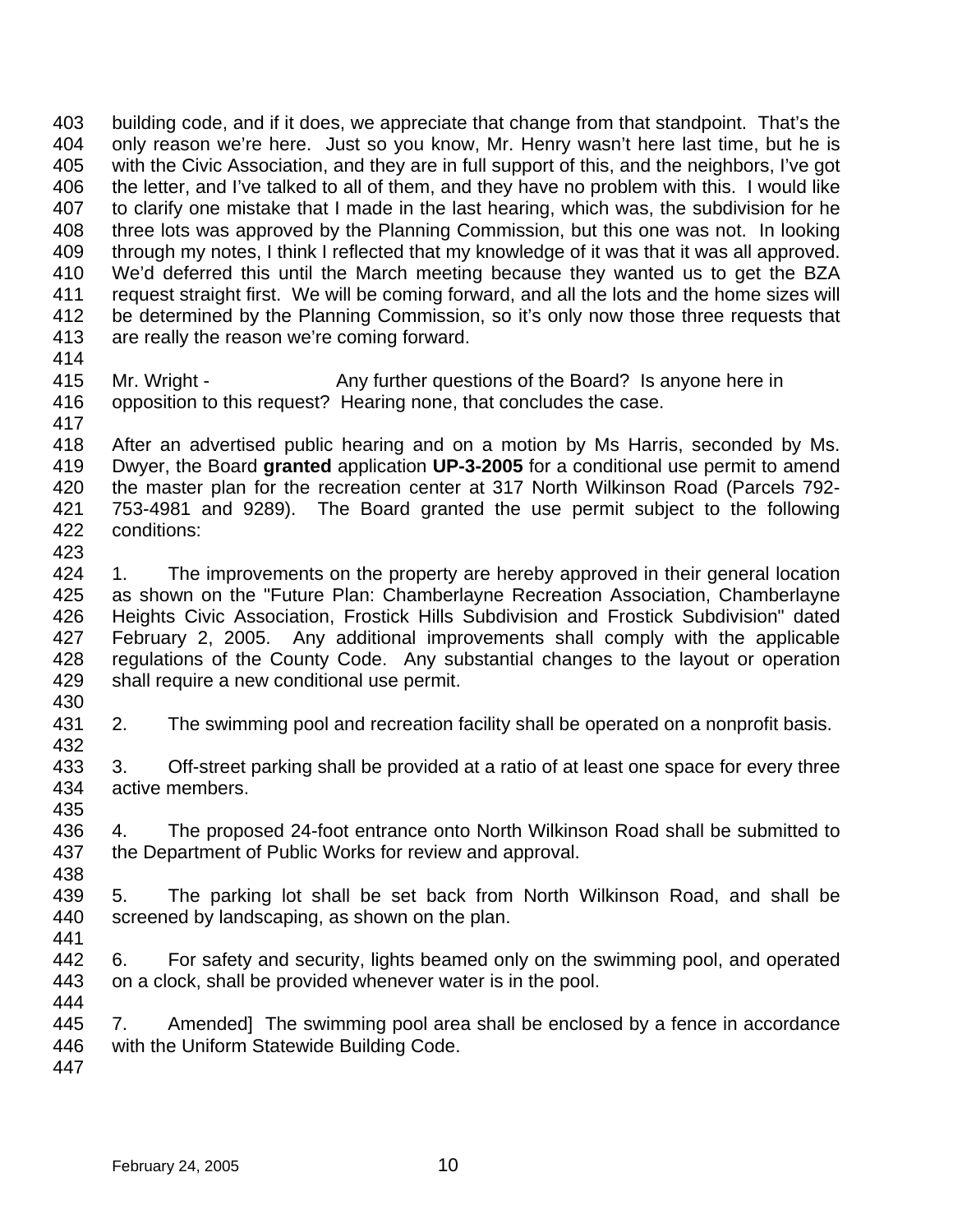448 449 8. No recreational activities may be conducted on the site between the hours of 10:30 PM and 8:00 AM.

450

460

451 452 453 9. The recreation facilities shall be operated in a quiet and orderly manner without creating a nuisance to the surrounding neighborhood and under proper supervision.

| 454 | Affirmative:  | Dwyer, Harris, Kirkland, Nunnally |   |
|-----|---------------|-----------------------------------|---|
|     | 455 Negative: |                                   | 0 |
| 456 | Abstain:      | Wright                            |   |
| 457 |               |                                   |   |

458 459 The Board granted the request because it found the proposed use will be in substantial accordance with the general purpose and objectives of Chapter 24 of the County Code.

461 462 463 464 465 466 467 **A-13-2005 WILLBROOK, LLC** requests a variance from Section 24-94 to allow the existing dwelling to remain at 4808 Sadler Oaks Court (Sadler Oaks) (Parcel 747-766-9085), zoned R-3C, One-family Residence District (Conditional) (Three Chopt). The rear yard setback is not met. The applicant has 38 feet rear yard setback, where the Code requires 40 feet rear yard setback. The applicant requests a variance of 2 feet rear yard setback.

469 470 Mr. Wright - **Does anyone else desire to speak with reference to this** case? Would you raise your right hand and be sworn please?

- 472 473 Mr. Blankinship - Do you swear that the testimony you are about to give is the truth, the whole truth, and nothing but the truth, so help you God?
- 474

468

471

475 476 477 478 479 480 481 482 483 484 485 486 487 Mr. Lewis - I do. Members of the Board and staff, my name is Delmonte Lewis, of E. D. Lewis & Assoc. We're engineers, and I'm here representing Lawrence Liesfeld, who's the contractor who built the building. As the building was being constructed, it was pre-sold, and the respective purchaser requested that the breakfast nook on the back of the building be extended two feet, which would make it six feet rather than four feet, and the builder, not realizing that this would make it in violation, continued to build the building at the wishes of the prospective buyer. That was what caused the rear yard setback to be 38 feet rather than 40 feet, as required by Code. I might mention that behind this lot is all open space and common area, recorded with the subdivision, meaning, of course, that there would never be a house built back there. The closest house to the rear of this that would be affected is 200 feet away. I submit to you that this violation does not impact anyone in the subdivision or adjacent neighbors.

- 488 489 Mr. Wright - Any questions of members of the Board? Is anyone here in opposition to this request? Hearing none, that concludes the case.
- 490 491 492 After an advertised public hearing and on a motion by Mr. Nunnally, seconded by Ms. Harris, the Board **granted** application **A-13-2005** for a variance to allow the existing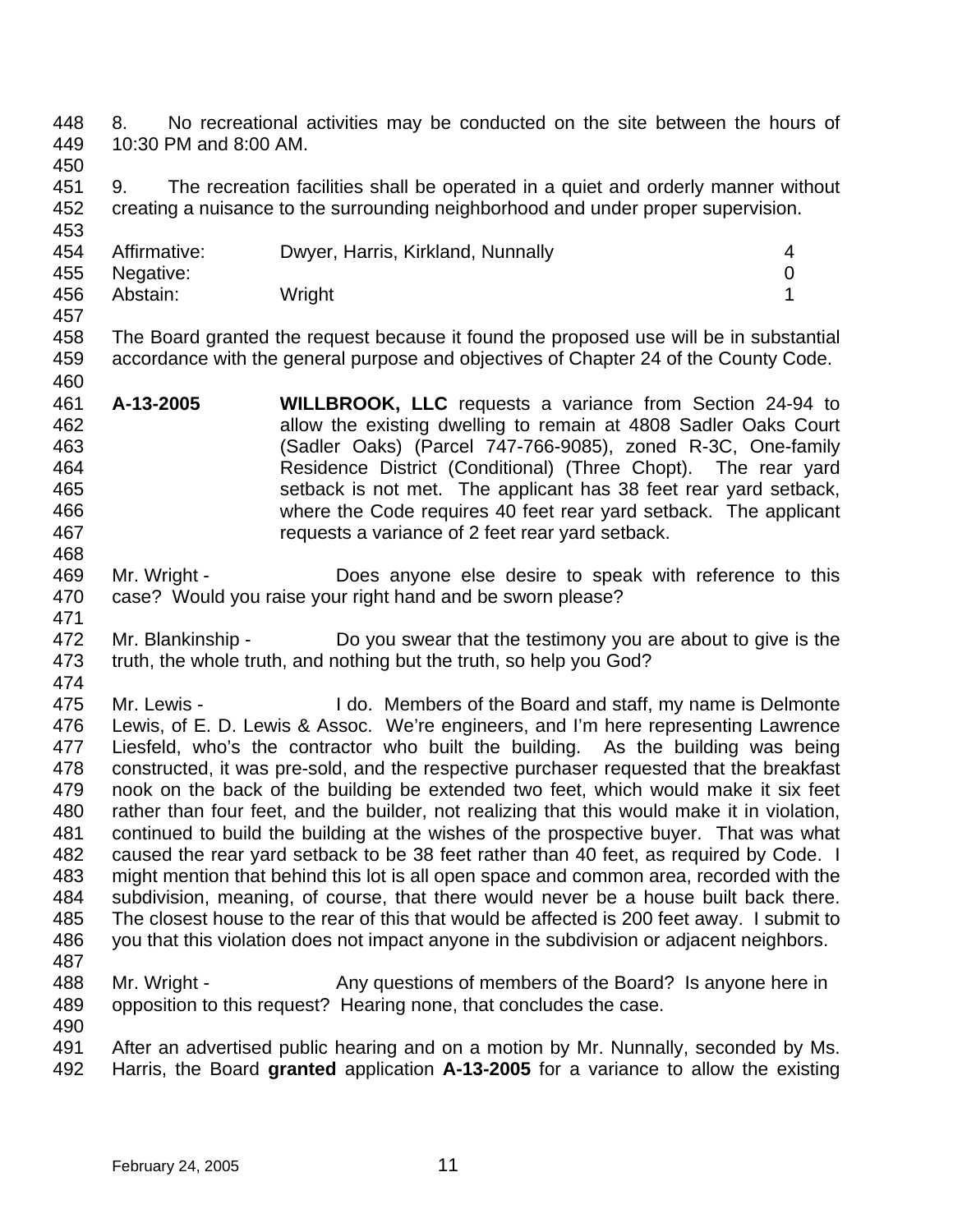493 494 495 dwelling to remain at 4808 Sadler Oaks Court (Sadler Oaks) (Parcel 747-766-9085). The Board granted the variance subject to the following conditions:

496 497 498 1. This variance applies only to the rear yard setback requirement. All other applicable regulations of the County Code shall remain in force.

499 500 501 502 503 2. Only the improvements shown on the plan filed with the application may be constructed pursuant to this approval. Any additional improvements shall comply with the applicable regulations of the County Code. Any substantial changes or additions may require a new variance.

| --- |               |                                           |  |
|-----|---------------|-------------------------------------------|--|
| 504 | Affirmative:  | Dwyer, Harris, Kirkland, Nunnally, Wright |  |
|     | 505 Negative: |                                           |  |
| 506 | Absent:       |                                           |  |
| 507 |               |                                           |  |

508 509 510 511 512 The Board granted this request, as it found from the evidence presented that, due to the unique circumstances of the subject property, strict application of the County Code would produce undue hardship not generally shared by other properties in the area, and authorizing this variance will neither cause a substantial detriment to adjacent property nor materially impair the purpose of the zoning regulations.

- 514 515 516 517 518 519 520 **A-14-2005 MIKE PAVLOVICH, JR.** requests a variance from Section 24-9 to build a one-family dwelling at 7100 Pavlovich Lane (Parcel 825- 696-3644), zoned A-1, Agricultural District (Varina). The public street frontage requirement is not met. The applicant has 0 feet public street frontage, where the Code requires 50 feet public street frontage. The applicant requests a variance of 50 feet public street frontage.
- 522 523 524 Mr. Wright - **Does anyone else desire to speak with reference to this** case? Would you raise your right hand and be sworn please?

525 526 527 Mr. Blankinship - Do you swear that the testimony you are about to give is the truth, the whole truth, and nothing but the truth, so help you God?

528 529 530 Mr. Felts - The Yes sir. My name is Everette A. Felts, and I'm an attorney, and I represent Mike Pavlovich here, and indirectly the purchasers of this property. I've submitted sort of a written response to the County staff report.

531

533

513

521

532 Mr. Blankinship - That was provided to you this morning.

534 535 536 537 538 Mr. Felts - Mike Pavlovich is the owner of this property. He's 84 years old, and of course, he can't afford to build a home. He lives with his son in New Kent County. He came to own this property through a family that originally had the whole tract starting about 1914, and this is the residue of his property in there. He's had an interest in the title for years, and he wants to sell it so that he can use the money for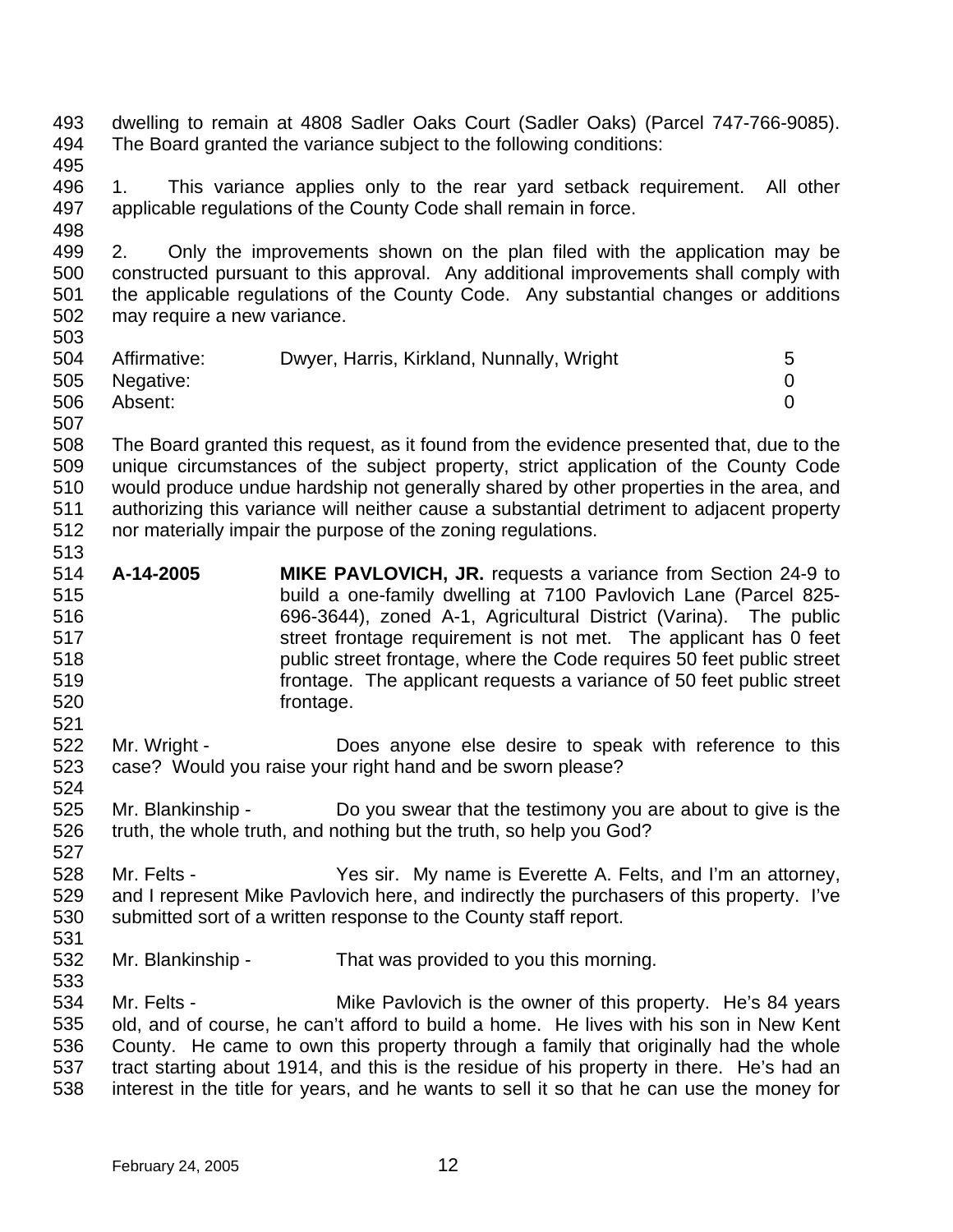539 540 541 542 543 544 545 546 547 548 549 550 551 552 553 554 retirement and that sort of thing. There are four other property owners on Pavlovich Lane, three of them, one at the entrance and two others in the back have homes on them. One of them is not built on; it's just a vacant lot, and I have filed with this consent by three of those owners, and they are consenting to the variance request, and they're with my letter that I sent in. The contract for the sale of this property is contingent on getting a variance or getting a building permit, of which the variance has to be granted before they can get a building permit. One of the issues that the County raised is the issue of the easement and road maintenance agreement, and I've provided with you the road maintenance agreement and the deeding of the easement in the file that's made part of my answers and issues that I addressed with the County there. The purchaser is aware of those conditions that have to be complied with, as far as getting a building permit. They have septic tank approval for an alternative system in there, complying with the road maintenance, and that they take the property subject to their requirements to help maintain the road in there as one of the owners. That's the basis of our request, and we ask that it be issued.

555 556 557 558 559 560 561 562 563 564 Mr. Nunnally - What type of home are you going to build back in there, Mr. Felts? Mr. Felts - We have plans for a 1600 or 1700 square foot residential home. Mr. Nunnally - Is it a rancher, two-story or what? Mr. Felts - It's a rancher.

565 566 Mr. Nunnally - Are you going to build it in the middle of the three acres?

567 568 569 570 571 572 573 Mr. Felts - We've got septic approval, and of course you have to locate it in reference to that. The well has to stay 100 feet from the septic tank, and the well usually has to be in front of the property, or on the opposite side of the house from the septic tank or drain field, so it will be located. There's a swale in front of the property as it proceeds off of Pavlovich Road, and then the property rises up. The property is about 177 feet wide, but it's about 700 feet deep, so the house will probably sit about 300 feet back from Pavlovich Lane.

- 574 575 576 Ms. Dwyer - **Mr. Felts, as I look at your maintenance agreement, it looks** like there's just a fifteen-foot common right-of-way that serves this property.
- 577
- 578 579 580 581 582 Mr. Felts - The Mr is on the If you look at that closely, fifteen feet of that is on the Preston property, which adjoins this property on one side, so that refers to that part of the maintenance, but fifteen feet of the easement is on the other properties that were formerly Pavlovich property.
- 583 584 Ms. Dwyer - So fifteen feet is half of the total right-of-way that's been set aside, right? If there were ever a public road brought back here, which there might be,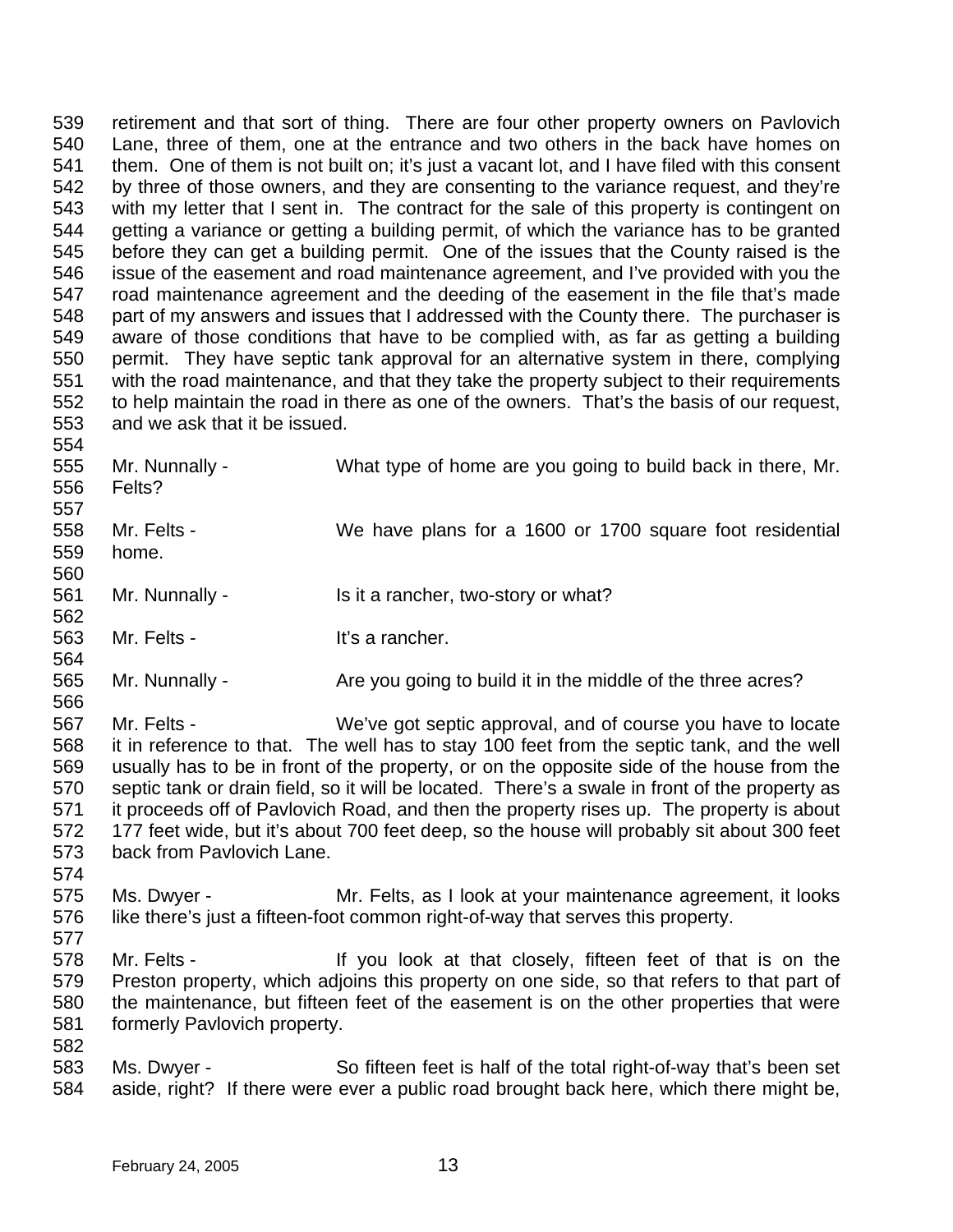585 586 587 588 589 590 591 592 593 594 595 596 597 598 599 600 601 602 603 604 605 606 607 608 609 610 611 612 613 614 615 616 617 618 619 620 621 622 623 624 625 626 627 628 629 630 given the amount of land and the potential for building here, my understanding from the Public Works folks is that they would need a fifty-foot right-of-way to build a public road, so would you be willing, not necessarily in the maintenance agreement, but at least as a condition to this, would your client be amenable to setting aside 25 feet? Mr. Felts - Yes ma'am, absolutely. In one of those agreements, it says, I think it's agreed to by the parties, that if the parties ever want to turn it over to the public, County of Henrico, for a public right-of-way, that they will agree that they will comply with those wishes. We will specifically make that a proffer. Ms. Dwyer - Where is that? Mr. Blankinship - Condition # 5. Mr. Wright - Any further questions of the Board? Is anyone here in opposition to this request? Hearing none, that concludes the case. After an advertised public hearing and on a motion by Mr. Nunnally, seconded by Ms. Dwyer, the Board **granted** application **A-14-2005** for a variance to build a one-family dwelling at 7100 Pavlovich Lane (Parcel 825-696-3644). The Board granted the variance subject to the following conditions: 1. This variance applies only to the public street frontage requirement. All other applicable regulations of the County Code shall remain in force. 2. Approval of this request does not imply that a building permit will be issued. Building permit approval is contingent on Health Department requirements, including, but not limited to, soil evaluation for a septic drainfield and reserve area, and approval of a well location. 3. At the time of building permit application, the applicant shall submit the necessary information to the Department of Public Works to ensure compliance with the requirements of the Chesapeake Bay Preservation Act and the code requirements for water quality standards. 4. The applicant shall present proof with the building permit application that a legal access to the property has been obtained. 5. The owners of the property, and their heirs or assigns, shall accept responsibility for maintaining access to the property until such a time as the access is improved to County standards and accepted into the County road system for maintenance. 6. [Added] The owner shall reserve 25 feet of right-of-way along Pavlovich Lane for future dedication. Affirmative: Dwyer, Harris, Kirkland, Nunnally, Wright 5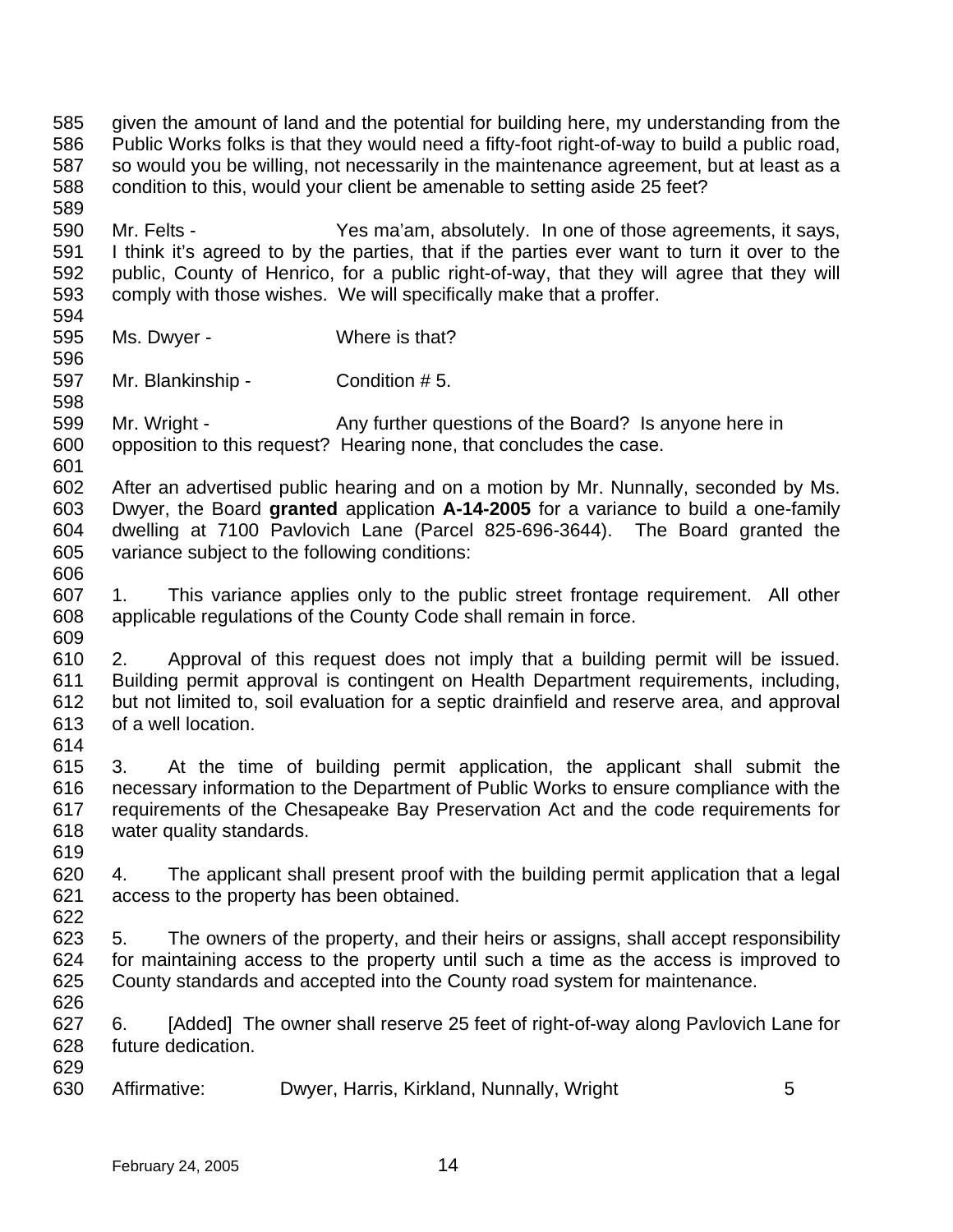|     | 631 Negative: |   |
|-----|---------------|---|
|     | 632 Absent:   | 0 |
| 633 |               |   |

634 635 636 637 638 639 The Board granted this request, as it found from the evidence presented that, due to the unique circumstances of the subject property, strict application of the County Code would produce undue hardship not generally shared by other properties in the area, and authorizing this variance will neither cause a substantial detriment to adjacent property nor materially impair the purpose of the zoning regulations.

- 640 641 642 643 644 645 646 **A-15-2005 WILLARD W. CLINE, SR.** requests a variance from Section 24- 95(c)(4) to add a front porch at 7202 Medford Avenue (Fort Hill) (Parcel 763-744-3307), zoned R-3, One-family Residence District (Three Chopt). The front yard setback is not met. The applicant proposes 26 feet front yard setback, where the Code requires 35 feet front yard setback. The applicant requests a variance of 9 feet front yard setback.
- 648 649 650 Mr. Wright - Does anyone else desire to speak with reference to this case? Would you raise your right hand and be sworn please?
- 651 652 Mr. Blankinship - Do you swear that the testimony you are about to give is the truth, the whole truth, and nothing but the truth, so help you God?

654 655 656 657 658 659 660 661 662 663 664 665 666 667 668 669 670 671 672 673 674 675 676 Mr. Cline - The State Yes sir. Willard Cline, Sr. I was diagnosed with severe arthritis, congestive heart failure. Up until that time, the steps and the front porch were sufficient for me, but then it got to a point where it because very difficult for me to get in and out of the house. I went to apply for a permit to put a porch on, which they told me, with a ramp, that my setback, that I had to have a building line removed. I went ahead and had that done through the County, and it was approved. My lot is in the middle; there are only three houses on that side in that block, and across the street's the same thing, so it's a very small block, and my house is the smaller lot of all of them. If you see the post on the front right there, about eight feet back from that, is where the County line is. It's where the water line comes through, and that's where they're using the setback measurements. If I just did a handicap ramp, I would bring it out to the front, but it would come out to the street, and in doing so, I would have to park on the street, and there are only two lanes there, and it would cause a severe traffic problem, I believe. What I was hoping to do was to build a covered porch with a ramp on the back side of it, so that it would be aesthetically nice from the street. In other words you would just see the front porch, and then in the back part of it, closer to the house, would be my ramp going off to the side. I've already paid for some concrete pipe, which the County will put in at some time when they have the time to do it, so that I can make the driveway appropriate for the handicap ramp if this is approved. I was trying to accommodate the traffic situation with the street, because it is a cross-through from Glenside Drive to Skipwith, and it's a heavy traffic area, and I brought some pictures. If I park out at the end of the sidewalk where the handicap ramp would go, then I would have to get out in the street to get into my vehicle, and it's only one lane of traffic there.

647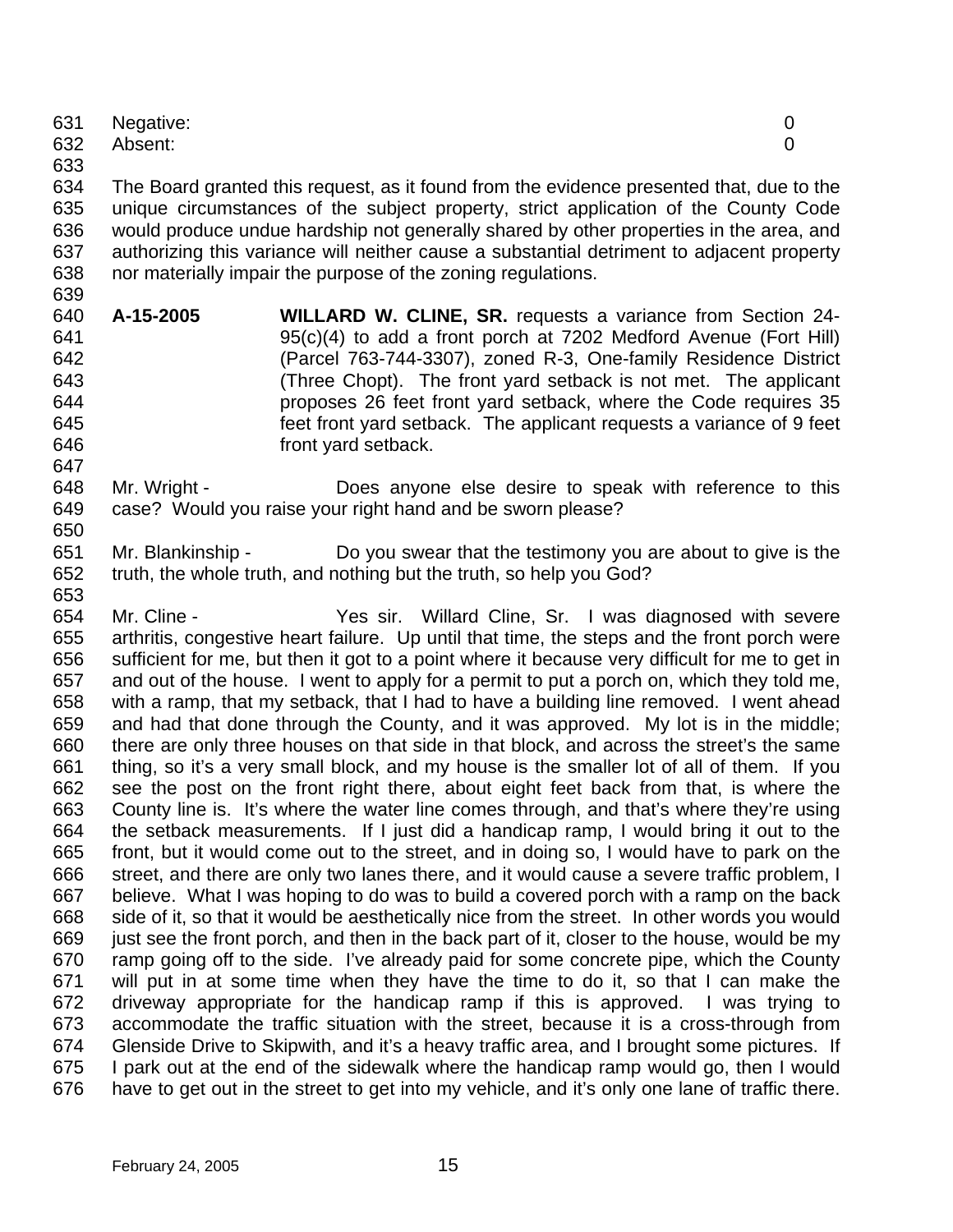677 678 679 680 681 682 683 684 685 686 I was trying to have a nice ramp/porch combination with a roof on it so that I wouldn't have to shovel the snow; I'm not able to. Also, I would not have a congested situation in the street, where it could cause some problems later down the road. It's my request that you be kind enough to see that I'm trying to do this in a nice fashion, and to not go out to the street. That's the only other alternative I have, is to take the ramp out to the street. I don't think that's a good idea either. I'm going to have a wider driveway put in and take this off to the side. I have pictures to give you an idea of what I have in mind and what the consequences would be if I took the ramp straight out to the front. Can I show them to you?

- 687 688 689 690 691 Mr. Wright - Mr. Blankinship. I guess what his testimony is that you could not put the ramp extending sideways out to where he would access the ramp from his automobile up in his driveway. Is there any way the ramp could be built extending sideways without having a porch there?
- 692 693 Mr. Blankinship - The ramp shown in this drawing does go sideways, so .......
- 694 695 696 Mr. Wright - But he's saying without the porch he would have to extend the ramp straight out from the house to the street, access it from the street.
- 697 698 Mr. Cline - What I'm saying is, if I don't go off to the side, then I'll go out to the front.
- 700 701 Mr. Wright - But you're saying that you can't go off to the side unless you have the porch, that's what you're saying.
- 703 704 Mr. Blankinship - Could you build the ramp and the stoop with no roof over it? That would be allowed without a variance.
- 706 707 708 709 710 711 Mr. Cline - The State of Yes, I could build a ramp out to the side without even coming through this, but it wouldn't be covered. The only reason I want to cover it is because I'm not able to get out there and remove the snow or whatever, and in my condition, it's not getting better; it's getting worse, and at some point, I don't want to admit to it, but I don't believe I'll be able to walk, and it's going to be a point where I'm going to have to have a wheelchair.
- 713 Mr. Wright - The ramp would be under the porch? It would be covered?
- 715 716 717 718 Mr. Cline - Yes sir. And if you ride down the road, all you're going to see is the balusters of the front of the porch, and I think it would look real nice. But it will allow me to get in and out of the house.
- 719 Ms. Dwyer - The you asking for a screened porch?
- 721 722 Mr. Cline - No ma'am; it's wide open. It's just got banisters on it so children don't fall off, to meet Code.

699

702

705

712

714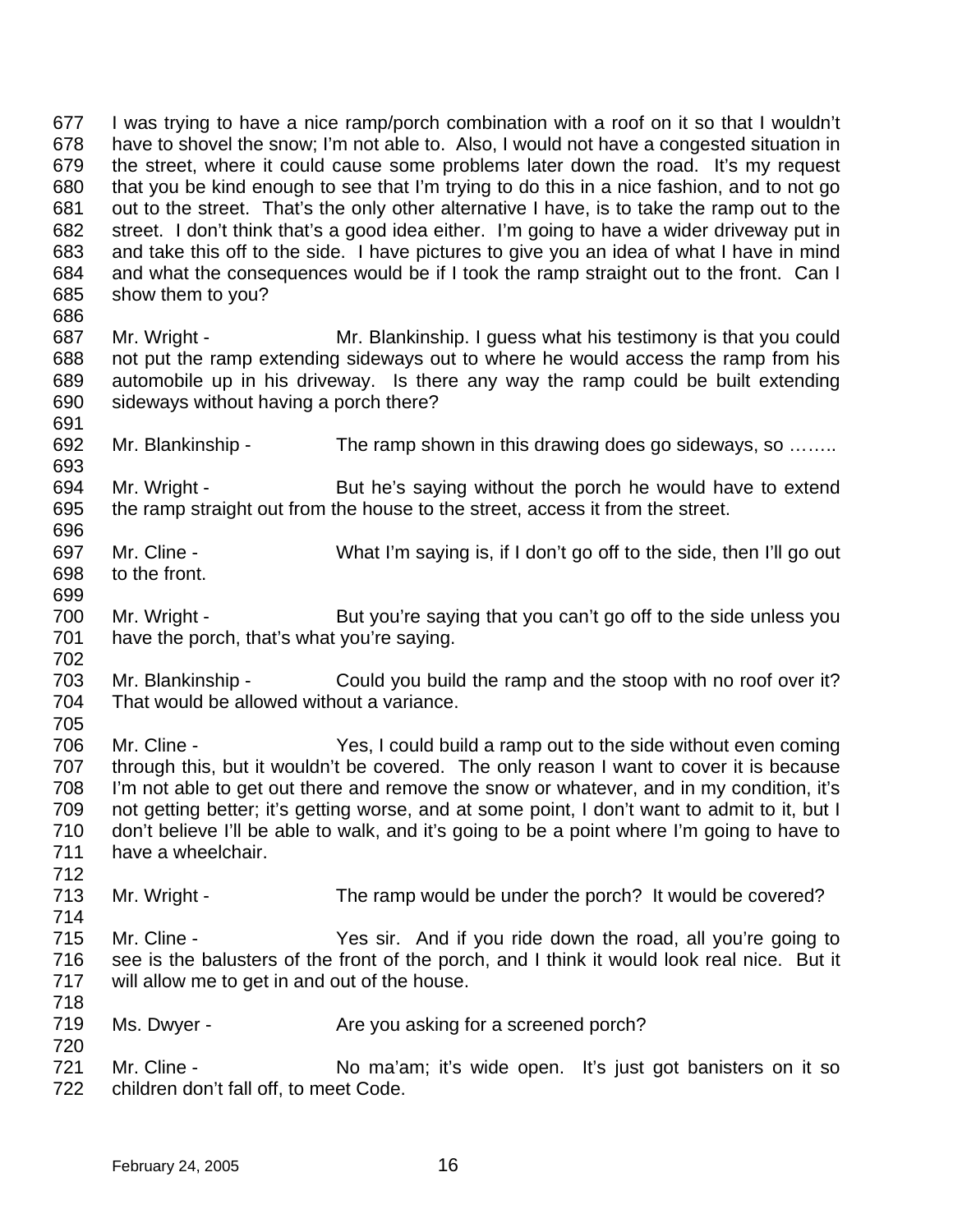723 724 725 726 727 728 729 730 731 732 733 734 735 736 737 738 739 740 741 742 743 744 745 746 747 748 749 750 751 752 753 754 755 756 757 758 759 760 761 762 763 764 765 766 767 768 Mr. Wright - Is this the picture of the porch that you propose to build? Mr. Cline - No, that was already built in that same subdivision, and they're closer to the road than I am, and I don't know what the deal was on that. Mr. Wright - Is this the type of porch you would build? Mr. Cline - It's like that, but I think, did I give you a picture with the white – that's what I want to build, the one that's got the white banisters on it. That's the way it would look, but on the back side, closest to the house, there would be a ramp, an incline, built into the porch, so that I can get in and out of the house. Mr. Wright - So most of it would be covered? Mr. Cline - All of it, yes. Ms. Harris - What type of construction are you using – wood construction or are you going to use cement? Mr. Cline - The sall-treated six by sixes, well I have to go to the building, but my proposal's six by six posts on concrete, everything to Code, and then it's going to be this new stuff that's come out, I don't know the correct name for it. Mr. Wright - Is it vinyl post type? Mr. Cline - Yes, it's the non-maintenance banisters and stuff like that, so that I won't have to be out there painting it. Ms. Dwyer - So they'll be white to match the house. It won't be like the salt-treated porch that you have here? Mr. Cline - Yes ma'am, it'll be white. It won't look like that. It will look like that picture where everything's white; that's what it's going to look like, but it won't look like a cabin or anything like that. Mr. Wright - Any further questions of the Board? Is anyone here in opposition to this request? Hearing none, that concludes the case. After an advertised public hearing and on a motion by Mr. Nunnally, seconded by Ms. Harris, the Board **granted** application **A-15-2005** for a variance to add a front porch at 7202 Medford Avenue (Fort Hill) (Parcel 763-744-3307). The Board granted the variance subject to the following conditions: 1. Only the improvements shown on the plan filed with the application may be constructed pursuant to this approval. No substantial changes or additions to the layout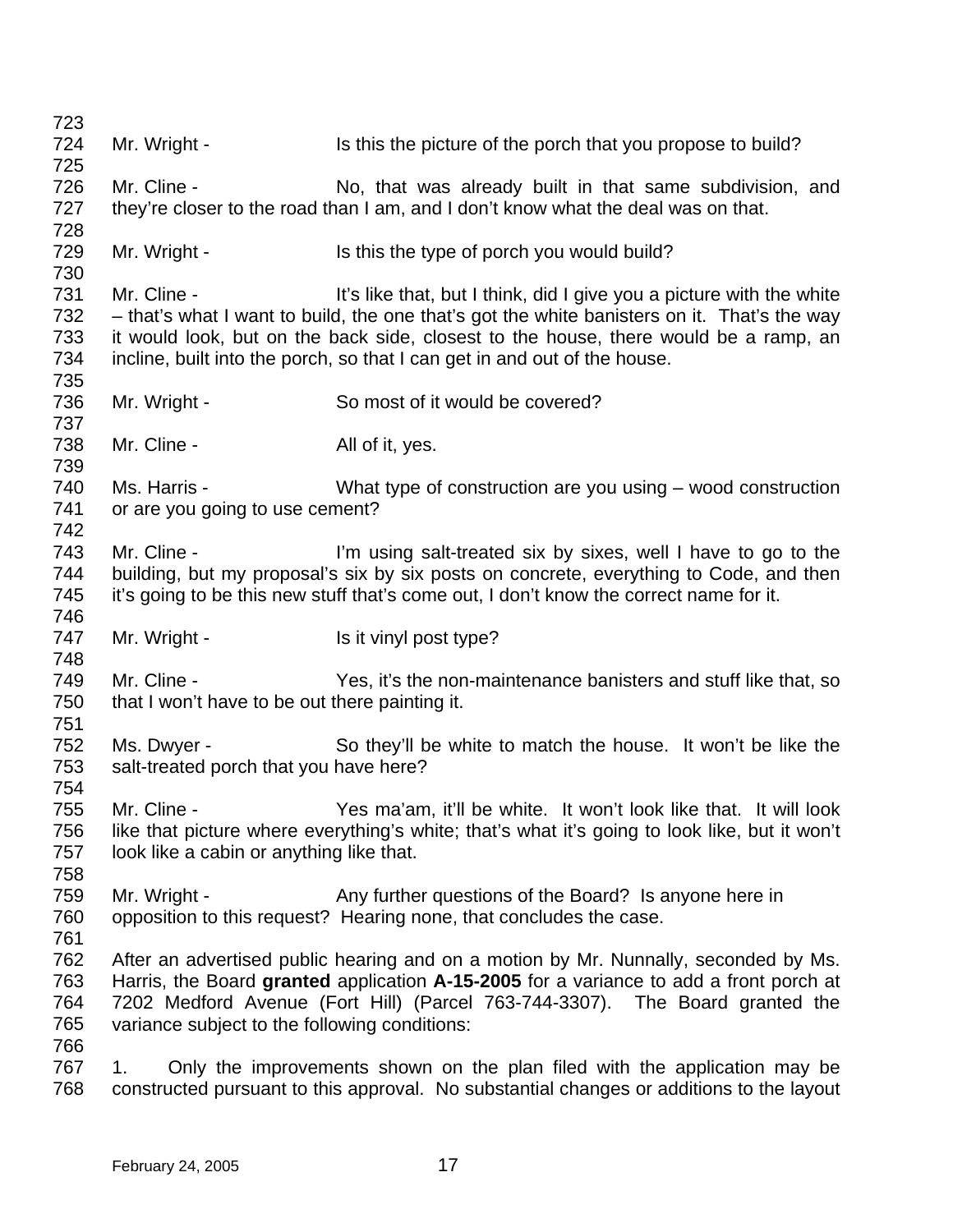769 770 771 772 773 774 775 776 777 778 779 780 781 782 783 784 785 786 787 788 789 790 791 792 793 794 795 796 797 798 799 800 801 802 803 804 805 806 807 808 809 810 811 812 813 814 may be made without the approval of the Board of Zoning Appeals. Any additional improvements shall comply with the applicable regulations of the County Code. 2. The new construction shall match the existing dwelling as nearly as practical in materials and color. Affirmative: Dwyer, Harris, Kirkland, Nunnally, Wright 5 Negative: 0 Absent: 0 The Board granted this request, as it found from the evidence presented that, due to the unique circumstances of the subject property, strict application of the County Code would produce undue hardship not generally shared by other properties in the area, and authorizing this variance will neither cause a substantial detriment to adjacent property nor materially impair the purpose of the zoning regulations. **A-16-2005 NEW BRIDGE BAPTIST CHURCH** requests a variance from Section 24-104(d)(2) to install two detached signs at 5701 Elko Road (Parcel 848-710-9248), zoned A-1, Agricultural District (Varina). The maximum sign area requirement is not met. The applicant proposes 70 square feet of sign area, where the Code allows 32 square feet of sign area. The applicant requests a variance of 38 square feet in total sign area. Mr. Wright - **Does anyone else desire to speak with reference to this** case? Would you raise your right hand and be sworn please? Mr. Blankinship - Do you swear that the testimony you are about to give is the truth, the whole truth, and nothing but the truth, so help you God? Mr. Norvell - I do. My name's Dwayne Norvell; I'm with Norvell Sign Company, and also representing the church as a church member. Mr. Nunnally - Gentlemen, I have to disqualify myself. Mr. Norvell - We have currently applied to install two detached signs, one at each entrance of the church. Current Code allows a church with a school to have 32 square feet, and we're requesting two signs at a total of 70 square feet. There's a lot of setback requirements as far as the right-of-way, and the signs right now would only be single faced; they would only be one-sided signs facing each way. We have looked at the property, to try to put a double-sided sign just would not serve because of the tree buffer that is there now, that was required when we built the church. Ms. Dwyer - So one sign would advertise the preschool, and the other sign would be advertising church functions.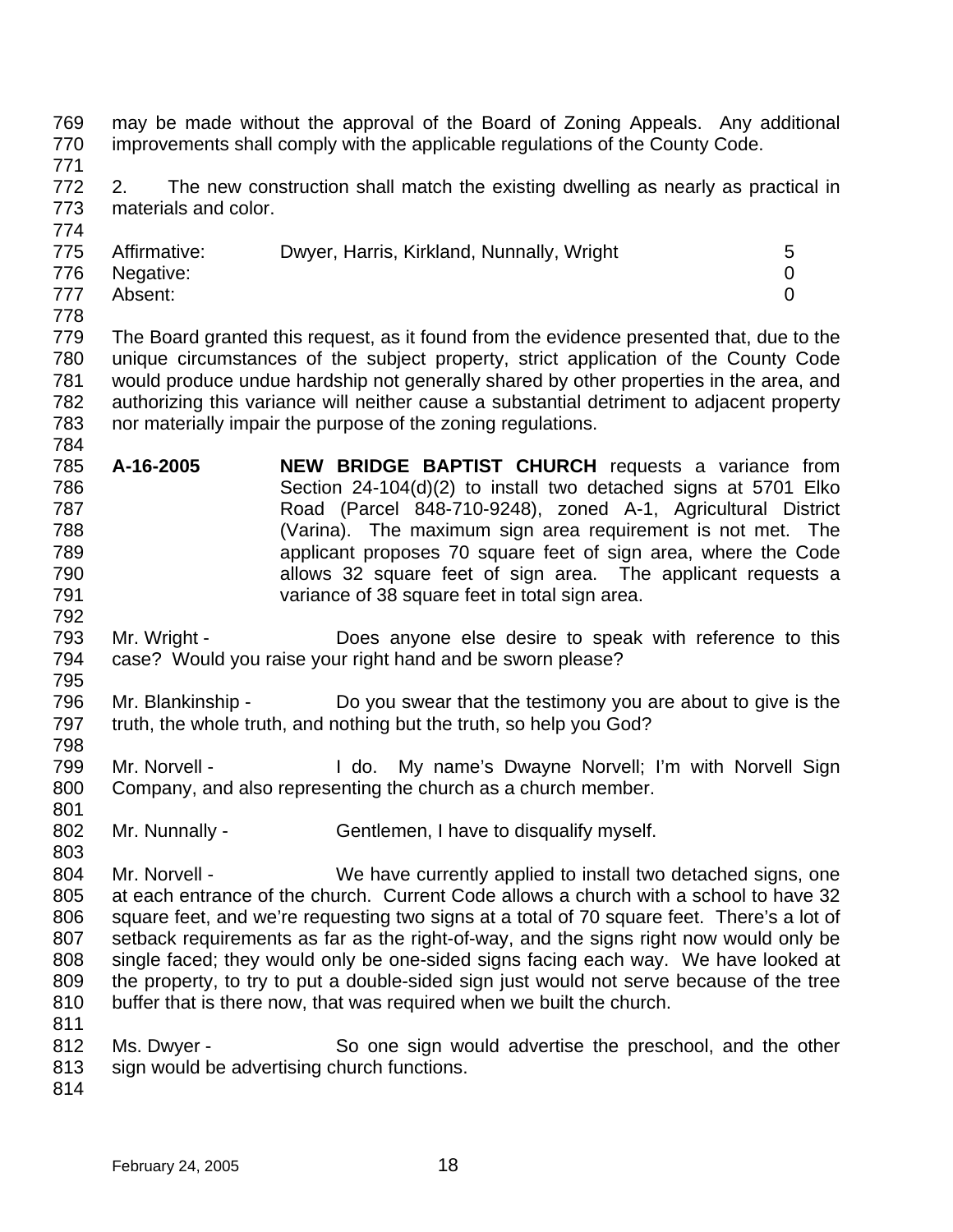815 816 817 818 819 820 821 822 823 824 825 826 827 828 829 830 831 832 833 834 835 836 837 838 839 840 841 842 843 844 845 846 847 848 849 850 851 852 853 854 855 856 857 858 859 Mr. Norvell - The reader board sign is really the most vital sign that we have applied for. We're a real community church. This sign would not really be so much just for church members, but we have programs going on just about every night of the week that serve the community. We have an academy that also has a current teacher type association, and they could utilize using it also. Mr. Blankinship - That sign is very similar to the sign that's up, but it doesn't look like it's quite the same. You're not applying to keep the signs that are there now? Mr. Norvell - No, it's not. No, these are internally illuminated, not lit with a spotlight, one-sided, and they would really not affect any residences around the area. They kind of shine away from any houses. They would also illuminate the entrances. I don't know if any of you have had the opportunity to be there at night, but it is a very dark place. Ms. Dwyer - Would the signs be parallel to the road, or perpendicular to the road? Mr. Norvell - They would really be at close to a 45 degree angle. Mr. Kirkland - The church will remove all these temporary signs if we grant the variance, correct? Banners and everything else, correct? I made a visit down there at 9:00 o'clock last night, definitely dark down there. Mr. Norvell - Definitely is. Ms. Harris - Thad you considered removing the signs and placing one in the middle of the distance? Mr. Norvell - It's a forty-foot right-of-way along Elko Road, and it's thirty feet from the pavement. That picture you just had up, you can see the line of trees. The sign would have to be up in the middle of those trees. We would consider that if we could cut the trees down. That wouldn't hurt our feelings. Mr. Kirkland - But you have a proffered condition in your case that .......... Mr. Norvell - ………..right, we could not remove the trees. Ms. Dwyer - So one sign would be facing traffic coming from one direction, and the other sign would be facing traffic coming from the other direction, is that the plan. Mr. Norvell - The Yes ma'am. One would be down right where Malpas Drive, pointing south, and the other would be up where that Old Elko Road is, kinda pointing to the north. You can see how far back the church is set, with all the tree coverage around

860 there, and this time of year, actually it's not terrible, but in the summer you can go right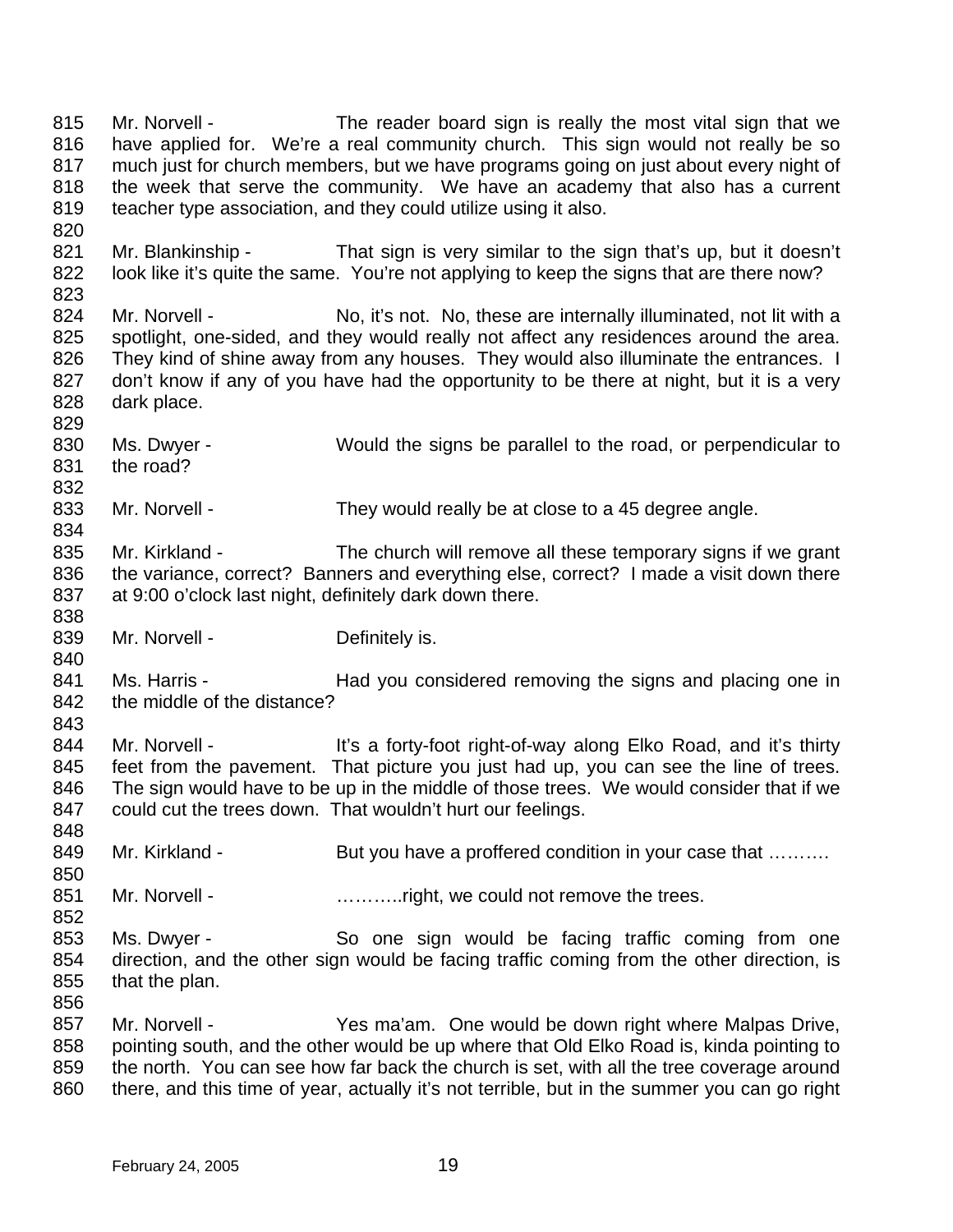- 861 by the church and not even know it's there.
- 862
- 
- 863 864 865 Mr. Wright - Any further questions of the Board? Is anyone here in opposition to this request? Hearing none, that concludes the case.
- 866 867 868 869 After an advertised public hearing and on a motion by Mr. Kirkland, seconded by Ms. Dwyer, the Board **granted** application **A-16-2005** for a variance to install two detached signs at 5701 Elko Road (Parcel 848-710-9248). The Board granted the variance subject to the following conditions:
- 870
- 871 872 873 1. This variance applies only to the total sign area requirement. All other applicable regulations of the County Code shall remain in force.
- 874 875 876 877 2. Only the improvements shown on the plan filed with the application may be constructed pursuant to this approval. Any additional improvements shall comply with the applicable regulations of the County Code. Any substantial changes or additions may require a new variance.
- 878

881

- 879 880 3. The applicant shall not display any banners on the property and shall remove any that currently exist.
- 882 883 884 Affirmative: Dwyer, Harris, Kirkland, Wright 4 Negative: 0 Abstain: Nunnally 1
- 885

886 887 888 889 890 891 The Board granted this request, as it found from the evidence presented that, due to the unique circumstances of the subject property, strict application of the County Code would produce undue hardship not generally shared by other properties in the area, and authorizing this variance will neither cause a substantial detriment to adjacent property nor materially impair the purpose of the zoning regulations.

- 892 893 894 895 896 897 898 899 **A-17-2005 WILLIAM P. AND ZEFY BRANCH** request a variance from Section 24-95(c)(1) to build an addition at 26 Charnwood Road (Roslyn Hills) (Parcel 753-733-0581), zoned R-1, One-family Residence District (Tuckahoe). The total side yard setback is not met. The applicant proposes 32 feet total side yard setback, where the Code requires 40 feet total side yard setback. The applicant requests a variance of 8 feet total side yard setback.
- 900 901 902 Mr. Wright - Does anyone else desire to speak with reference to this case? Would you raise your right hand and be sworn please?
- 903 904 905 Mr. Blankinship - Do you swear that the testimony you are about to give is the truth, the whole truth, and nothing but the truth, so help you God?
- 906 Mr. Branch - I do. My name is William P. Branch, and I speak on behalf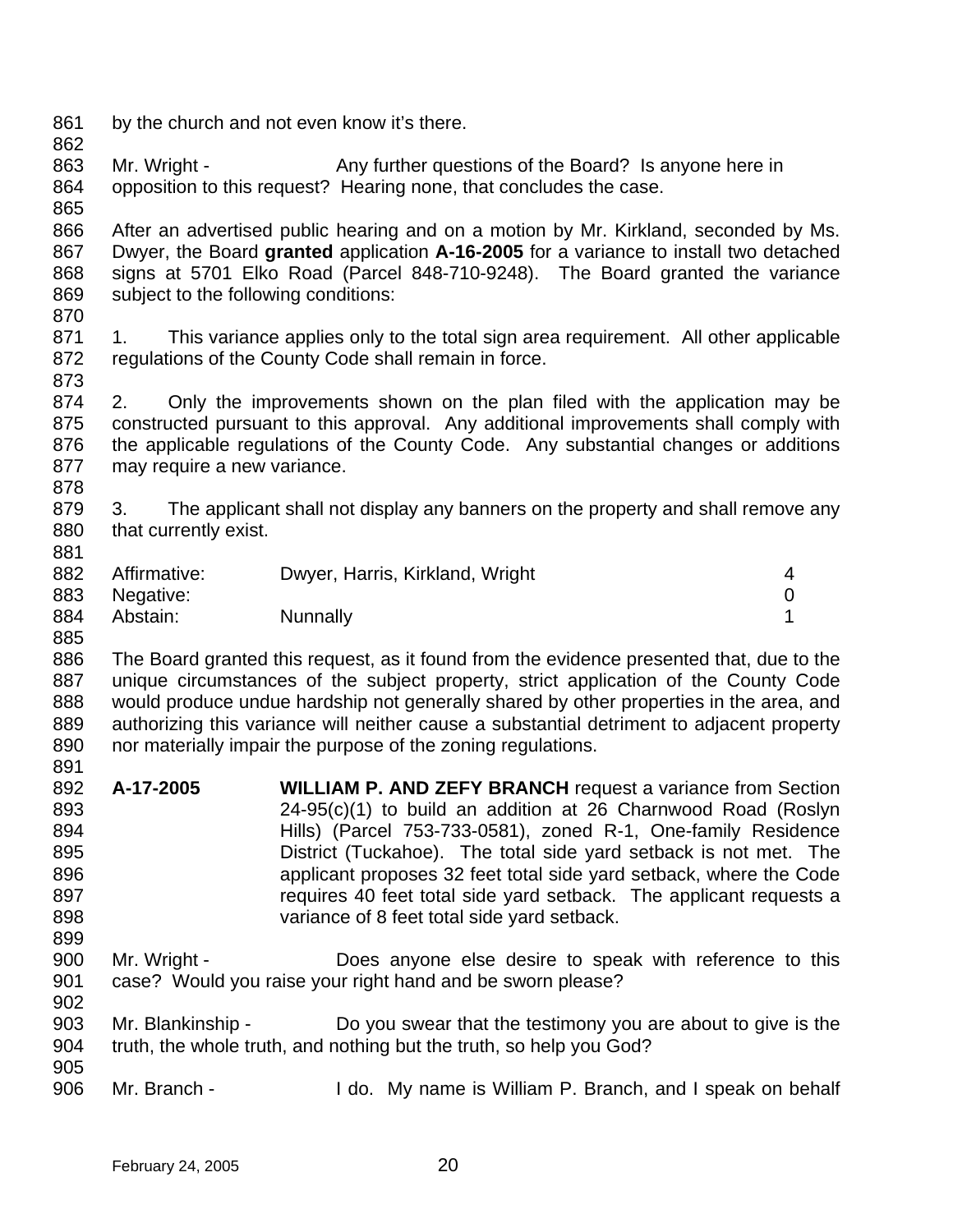907 908 909 910 911 912 913 914 915 916 917 918 919 920 of my wife Zefy too. We seek a variance which will allow us to construct a side addition to the house, and the issue is the total side yard setback. I'd like to just tell you what the proposed plans are, what we're trying to do here, and then also give you a couple of reasons why we situated the plan of the addition on the side of the house. What we want to do is tear down an existing carport, a 1960's type-style, that's when the house was built, and we propose to build it back. What we're trying to do is get additional space; my family's growing, mainly a master bedroom. What we thought would be good functionally, as well as aesthetically, to the house, the property and the neighborhood, would be to come back with a two-car carport and on top of that, have a master bedroom, a bathroom, and just additional closet space. The proposed new structure will conform with the house. Naturally, we want to do things right, and make the new structure look nice. You can see there the existing carport. I have a rather large back yard, and you will probably ask me why I'm not looking at going towards the back side of the house.

921

922 923 924 925 926 927 928 929 930 931 932 933 934 935 One reason I did not plan to go that way is you see the side door that comes out of the carport is a finished basement, and the basement is situated where we have a couple of front windows, as well as some rear windows, and it's a nice basement, in terms that you don't get the dungeon effect. It's a nice open-aired, light filled basement. I'm hesitant to go on the back side of the house because I intentionally did not want to block up any of the windows on the back side of the basement, as well as I know if I go on the back side of the house, I will probably have to take some bedroom windows on the back side, and perhaps an existing bath window. I do get some nice afternoon sun on the back side of the house. The topography is an issue on the back side, as well, and I brought a picture, and I'd like to submit that to the Board. As you can see, the topography runs from north to south on the rear of the house, basically as the road slopes out front, and I know building on the back side of the house will be a much more involved construction process in terms of planning, engineering, probably fill dirt on the foundation, and ultimately the expense of the project.

- 936 937 938 939 940 941 942 943 944 945 946 947 948 949 The last reason why I did not look on the back side of the house, is, I don't know whether we have an overall aerial view of the lot, but if you look on the back right side of the property, you see a small tool house. Right at the end of the property line there is basically an open storm culvert that cuts through the back side of Charnwood Road, and once it hits my property, it goes underground. It runs diagonally across the back side of my lot, underground, and at times, the culvert cannot handle some of the storm run-off, like the storm Gaston that we had this past summer, and at times periodically, I'd say maybe once every couple years, I will have some spillage of water run-off coming over that culvert, as the enclosed culvert can't handle the water coming through the back side of my house. I wouldn't classify it as a flooding situation, but it is a situation I'm a little hesitant in terms of putting money in the back side of my house and going out with a nice addition, and then having potentially a water problem there.
	- 950 951 952 Ms. Dwyer - I'm assuming that's why your house is a little closer to the road than the house on Lot 24 or at 24 Charnwood, that it's moved forward because of the culvert and the drainage issue.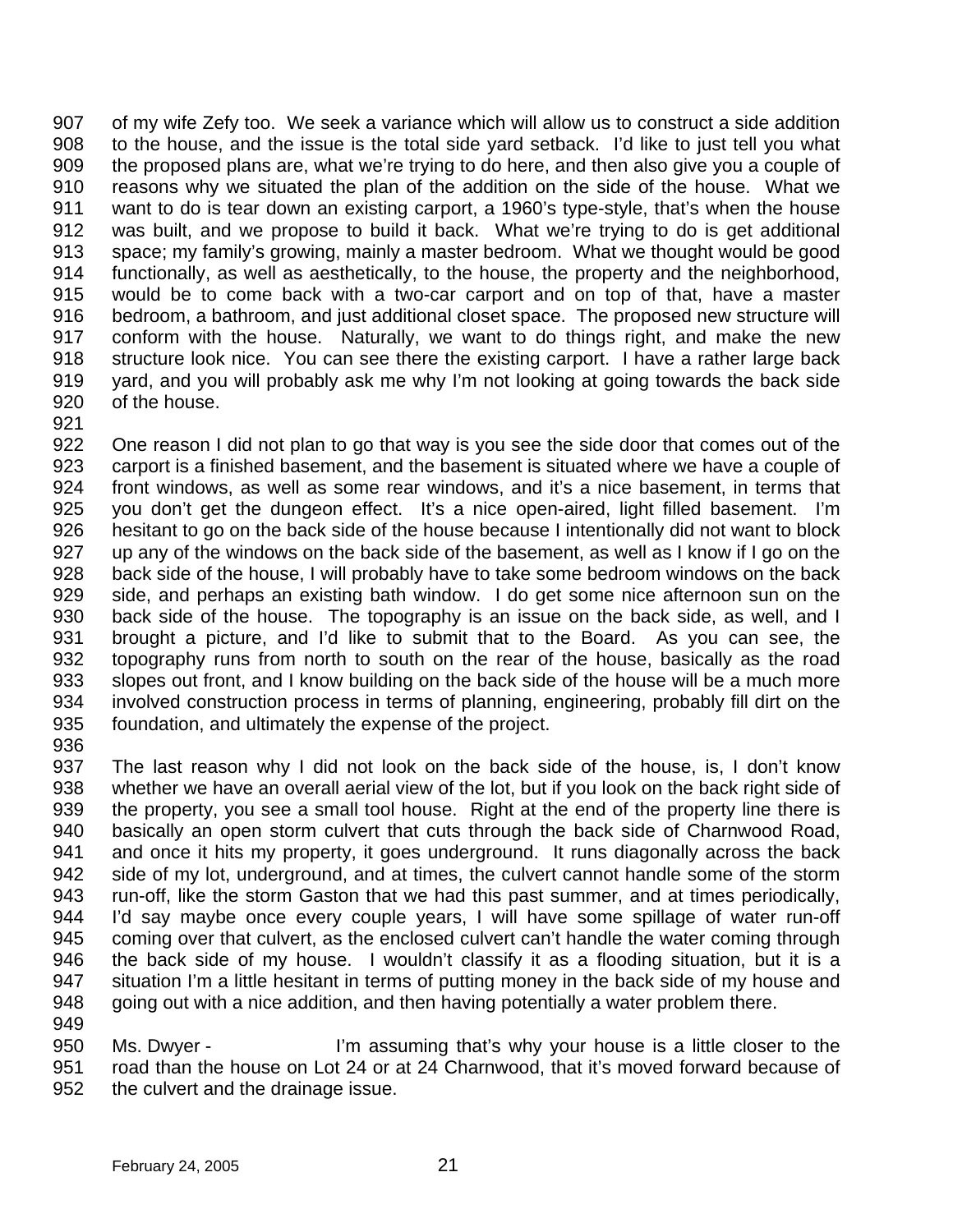953 954 955 956 957 958 959 960 961 962 963 964 965 966 967 968 969 970 971 972 973 974 975 976 977 978 979 980 981 982 983 984 985 986 987 988 989 990 991 992 993 994 995 996 Mr. Branch - Perhaps. We have only been in the house four years, and I know my house and a house about four or five houses up were among the first houses, and they tend to be a little closer to the road, so that may be a reason, or just the later houses were built situated off the road further. We're good neighbors, and I've approached every one of the neighbors actually, not right before this meeting, but actually through the whole process of what we wanted to do, even before I realized I was going to be outside of the normal code. I actually approached my neighbor at 24 Charnwood and said this is what I was looking at doing, and asked if he had a problem with it. All the neighbors that I've approached who were on the mailing list of the variance notice of the hearing, I approached every one of those, and although they're not here today, I do have written support with a signature that they are in support of the project. Zefy and I would never think of doing anything outside the Code if we were having resistance or if one of the neighbors objected. I submitted letter of support that my neighbors had signed. At that time, my back side neighbor at 23 Countryside I'd not been able to hook up with them. They were out of town, and since then, I have their signature as well, and I just wondered if I could present that to the Board as well. Mr. Nunnally - Mr. Branch, is this a brick house painted white? Mr. Branch - Yes sir. Ms. Dwyer - With siding on the top? Mr. Branch - It's a combination brick and yellow pine siding on the front. The back side is all brick, and the new structure will be a combination of brick block foundation, and then we're looking at using the hardiplank siding. Ms. Dwyer - The roof line of the addition – how would that relate to the roof line of the existing house? Mr. Branch - The roof line of the new addition would be a tad bit lower. I'd have to look at the full plans, but perhaps a foot, foot and a half lower. Ms. Dwyer - But it would be lower than the roof line of the main house? Mr. Branch - The Yes. We enlisted the help of Bob Payne, an architect who lives in the Countryside Subdivision. We enlisted the help of him in terms of the design aspect of it. Ms. Dwyer - The carport is partially enclosed, but it looks like with large openings. Explain to me how the front is going to look; I'm not real clear on that from looking at this picture. Will it have a roof over it?

997 998 Mr. Branch - Right. It will have a slight angled roof, just a little covering over it, mainly for aesthetics.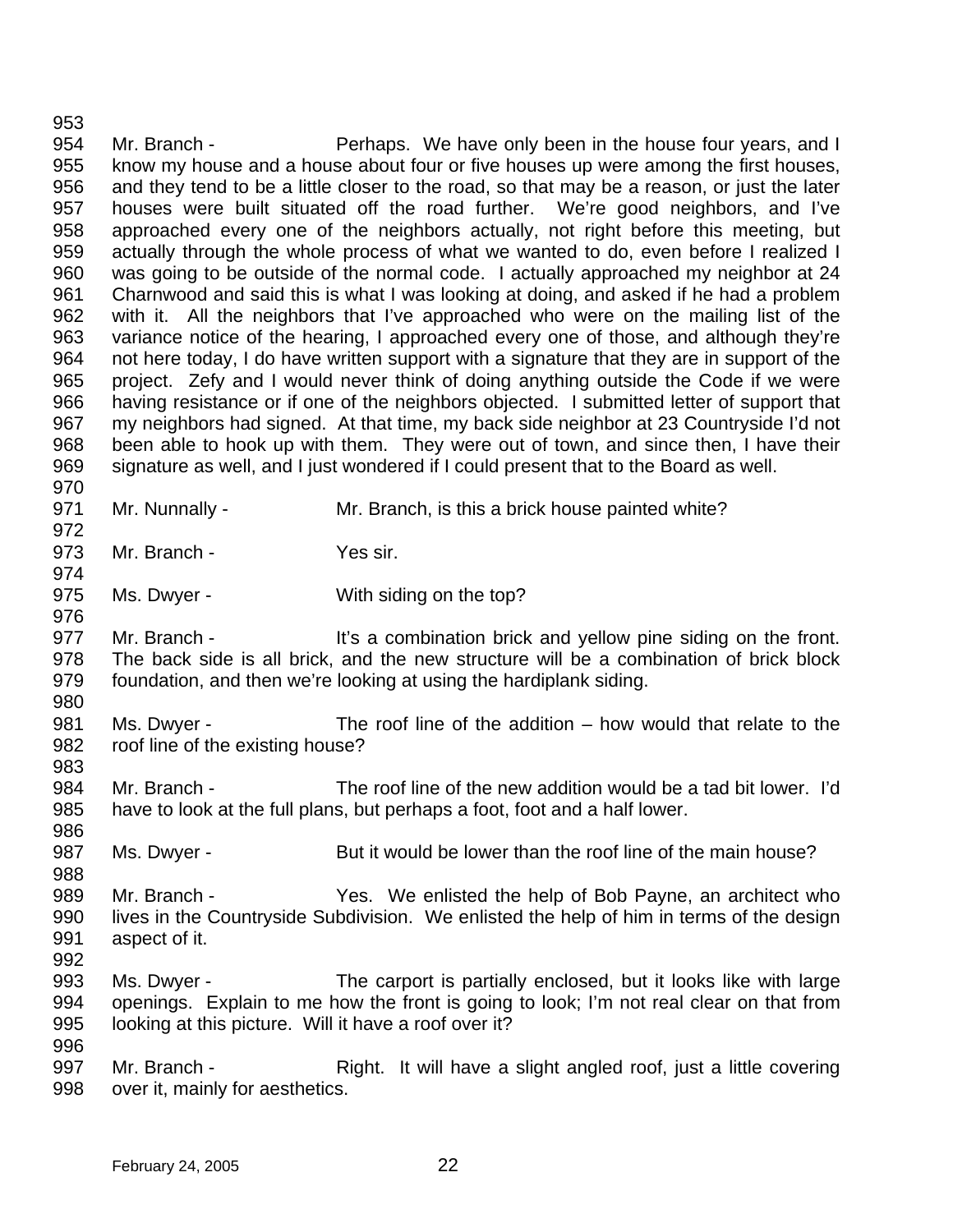999 1000 1001 1002 1003 1004 1005 1006 1007 1008 1009 1010 1011 1012 1013 1014 1015 1016 1017 1018 1019 1020 1021 1022 1023 1024 1025 1026 1027 1028 1029 1030 1031 1032 1033 1034 1035 1036 1037 1038 1039 1040 1041 1042 1043 1044 Mr. Blankinship - The front elevation. Mr. Branch - More aesthetics, I would say, as opposed to functionality. We intentionally asked Bob to design it with the carport open, much to his resistance, because he was concerned with heat gain and loss upstairs in the master bedroom, but our intention there was, with one of the issues that I've previously cited, was that we wanted to keep the carport as open as possible, for the light consideration. Ms. Dwyer - So the front is just a large open space. I'm seeing posts and ……………… Mr. Branch - **Example 20** ……….the posts you see there are actually the back side posts. You're looking through the carport and seeing the back side. The railings are actually there due to the slope of the land. Bob thought we needed those in terms of safety aspects. Ms. Dwyer - So there will be a wall in the middle as you're looking through the front, there'll be a wall in the middle and then an opening to the right, and an opening to the left that will have a banister. Mr. Branch - No wall in the middle. Ms. Dwyer - As I look at the rear elevation, it looks like a wall in between the two openings.] Mr. Blankinship - The's showing siding between those two ....................... Mr. Branch - **Example 20** ......................right, that's the rear elevation. The carport itself is entirely open, inside. Naturally, you saw a wall going down the full length of the carport, and on the back side, yes there are two open areas there with an exterior wall between the openings. Mr. Wright - Looks like it's enclosed to me. Mr. Blankinship - Curious design. Mr. Wright - It looks like you've got an open garage. Mr. Blankinship - Yes, a garage with windows blown out. Mr. Wright - You've got a wall across the back with just a big door opening and a window opening, and the only reason you'd call it open is because you're not having a door on the front or the back, right? Mr. Branch - That's correct; the specs are not calling for any garage doors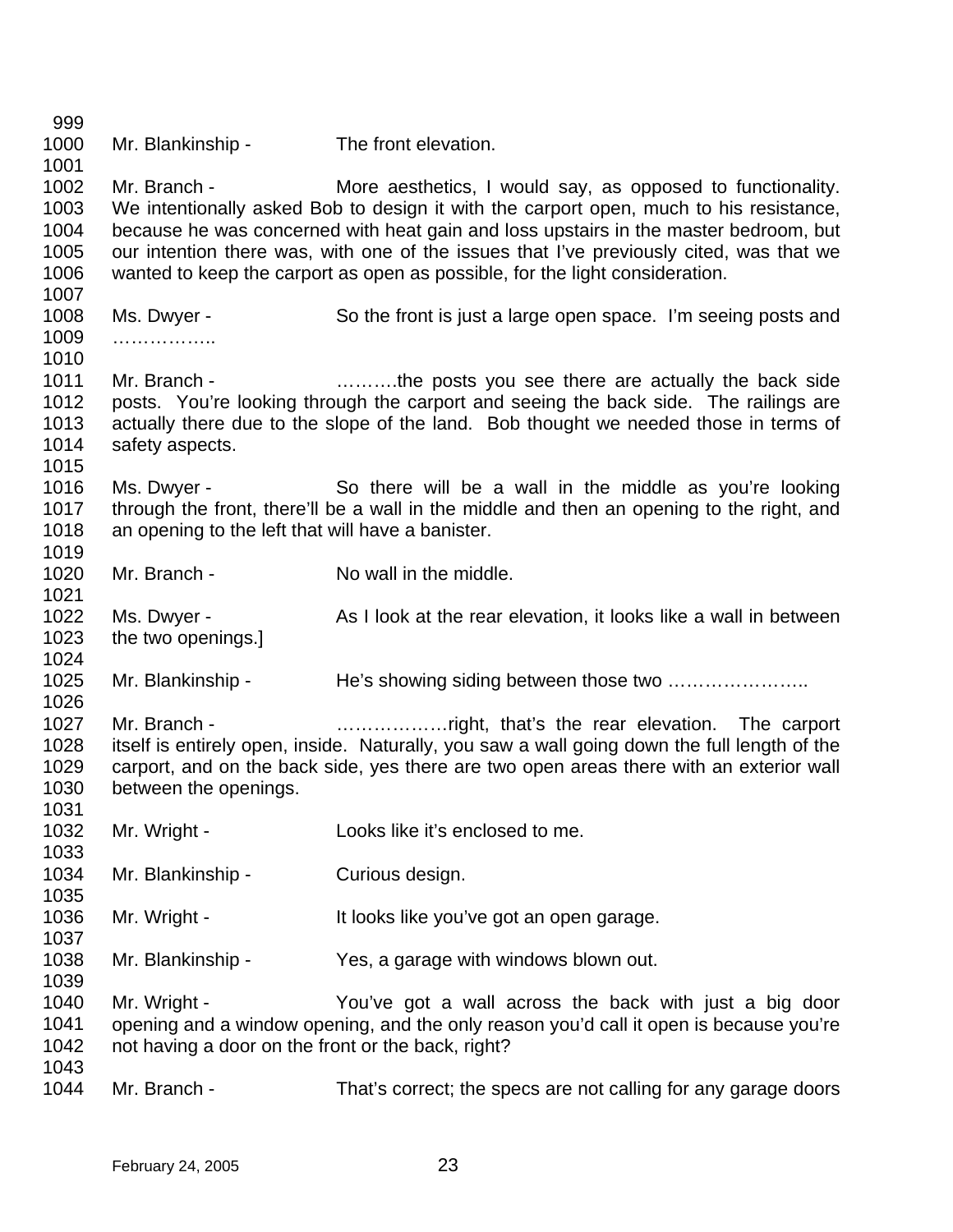1045 1046 1047 1048 1049 1050 1051 1052 1053 1054 1055 1056 1057 1058 1059 1060 1061 1062 1063 1064 1065 1066 1067 1068 1069 1070 1071 1072 1073 1074 1075 1076 1077 1078 1079 1080 1081 1082 1083 1084 1085 1086 1087 1088 1089 1090 on the front. Once again, it was my wife's and my desire to keep it as open as possible. We were trying to get away from the existing structure, which basically just has a metal pole coming down the side, supporting the structure, and you can see there, it's basically just two metal poles on the south side of that existing carport that hold it open, so with the cost of the project, we were trying to enhance the aesthetics somewhat, but out intent was to keep it as open as possible, mainly for the light effect for that basement. Ms. Dwyer - The new carport structure will extend about eight feet beyond the existing carport. Mr. Branch - That's correct. The neighbor that it will affect the most is my neighbor at 24 Charnwood. That's depicted in this picture, and if I'm allowed to build the new structure, it will be about 60 feet from the corner of his house between the two structures. Mr. Wright - The carport would be about 22 feet wide, is that right? Mr. Kirkland - What's the height of the opening where you drive the car in? Mr. Branch - Good question. I'd say it's approximately seven feet. It's nothing abnormal from any other carport or garage. Ms. Dwyer - It's on the side elevation? Seven, 2 3/8. Mr. Kirkland - That's to the ceiling line. The door would probably be lower than the ceiling line. Mr. Branch - Twould probably say between six and seven feet. Mr. Wright - Any further questions of the Board? Is anyone here in opposition to this request? Hearing none, that concludes the case. After an advertised public hearing and on a motion by Ms. Dwyer, seconded by Mr. Kirkland, the Board **granted** application **A-17-2004** for a variance to build an addition at 26 Charnwood Road (Roslyn Hills) (Parcel 753-733-0581). The Board granted the variance subject to the following conditions: 1. Only the improvements shown on the plan filed with the application may be constructed pursuant to this approval. Any additional improvements shall comply with the applicable regulations of the County Code. Any substantial changes or additions may require a new variance. 2. The new construction shall match the existing dwelling as nearly as practical in materials and color.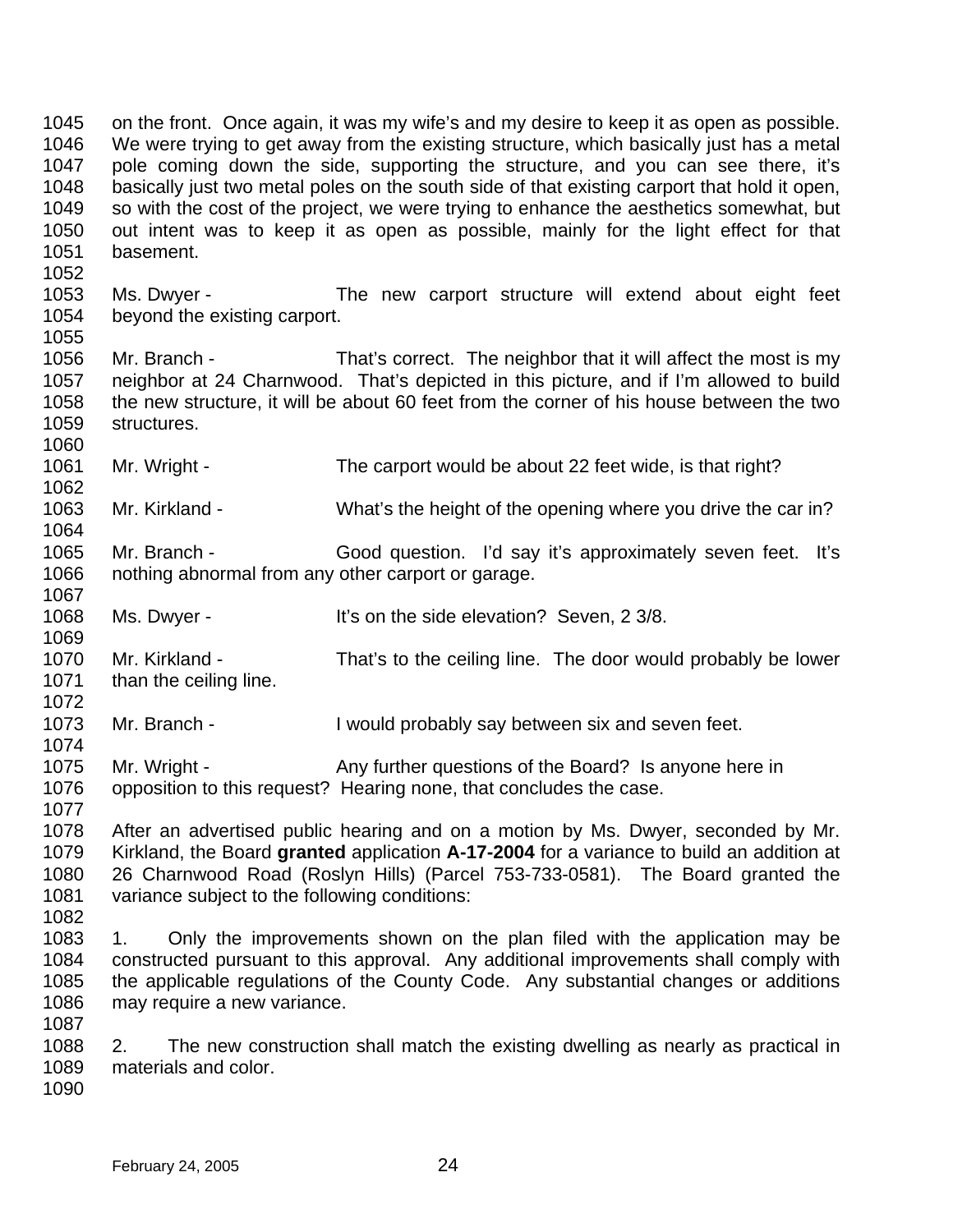| 1091 | Affirmative: | Dwyer, Harris, Kirkland, Nunnally, Wright | 5 |
|------|--------------|-------------------------------------------|---|
| 1092 | Negative:    |                                           |   |
| 1093 | Absent:      |                                           |   |
| 1094 |              |                                           |   |

1095 1096 1097 1098 1099 1100 The Board granted this request, as it found from the evidence presented that, due to the unique circumstances of the subject property, strict application of the County Code would produce undue hardship not generally shared by other properties in the area, and authorizing this variance will neither cause a substantial detriment to adjacent property nor materially impair the purpose of the zoning regulations.

- 1101 1102 1103 1104 1105 1106 1107 1108 **A-18-2005 SHARON M. DAJON** requests a variance from Section 24-95(k) to convert the existing porch into a Florida room at 1900 Shenandoah Avenue (Shenandoah Place) (Parcel 772-738-0920), zoned R-3, One-family Residence District (Brookland). The minimum side yard setback is not met. The applicant has 8 feet minimum side yard setback, where the Code requires 25 feet minimum side yard setback. The applicant requests a variance of 17 feet minimum side yard setback.
- 1110 1111 Mr. Wright - Is anyone here to speak on A-18-2005? Let's pass it to the end of the docket.
- 1113 *(Case called again at end of docket; there was no response)*

1115 1116 1117 Upon a motion by Mr. Kirkland, seconded by Ms. Harris, the Board **deferred** application **A-18-2005** from the February 24, 2005, until the March 24, 2005, meeting.

- 1118 1119 1120 1121 Affirmative: Dwyer, Harris, Kirkland, Nunnally, Wright 5 Negative: 0 Absent: 0
- 1122 1123 1124 1125 1126 1127 1128 1129 1130 **A-19-2005 ALPHONSO R. JORDAN** requests a variance from Sections 24-94 and 24-9 to build a one-family dwelling at 519 Whiteside Rd (Parcel 834-710-5965 (part)), zoned A-1, Agricultural District (Varina). The lot width requirement and public street frontage requirement are not met. The applicant has 130 feet lot width and 0 feet public street frontage, where the Code requires 150 feet lot width and 50 feet public street frontage. The applicant requests a variance of 20 feet lot width and 50 feet public street frontage.
- 1131 1132 Mr. Wright - **Does** anyone else desire to speak with reference to this case? Would you raise your right hand and be sworn please?
- 1134 Mr. Blankinship - Do you swear that the testimony you are about to give is the
- 1135 truth, the whole truth, and nothing but the truth, so help you God?
- 1136

1133

1109

1112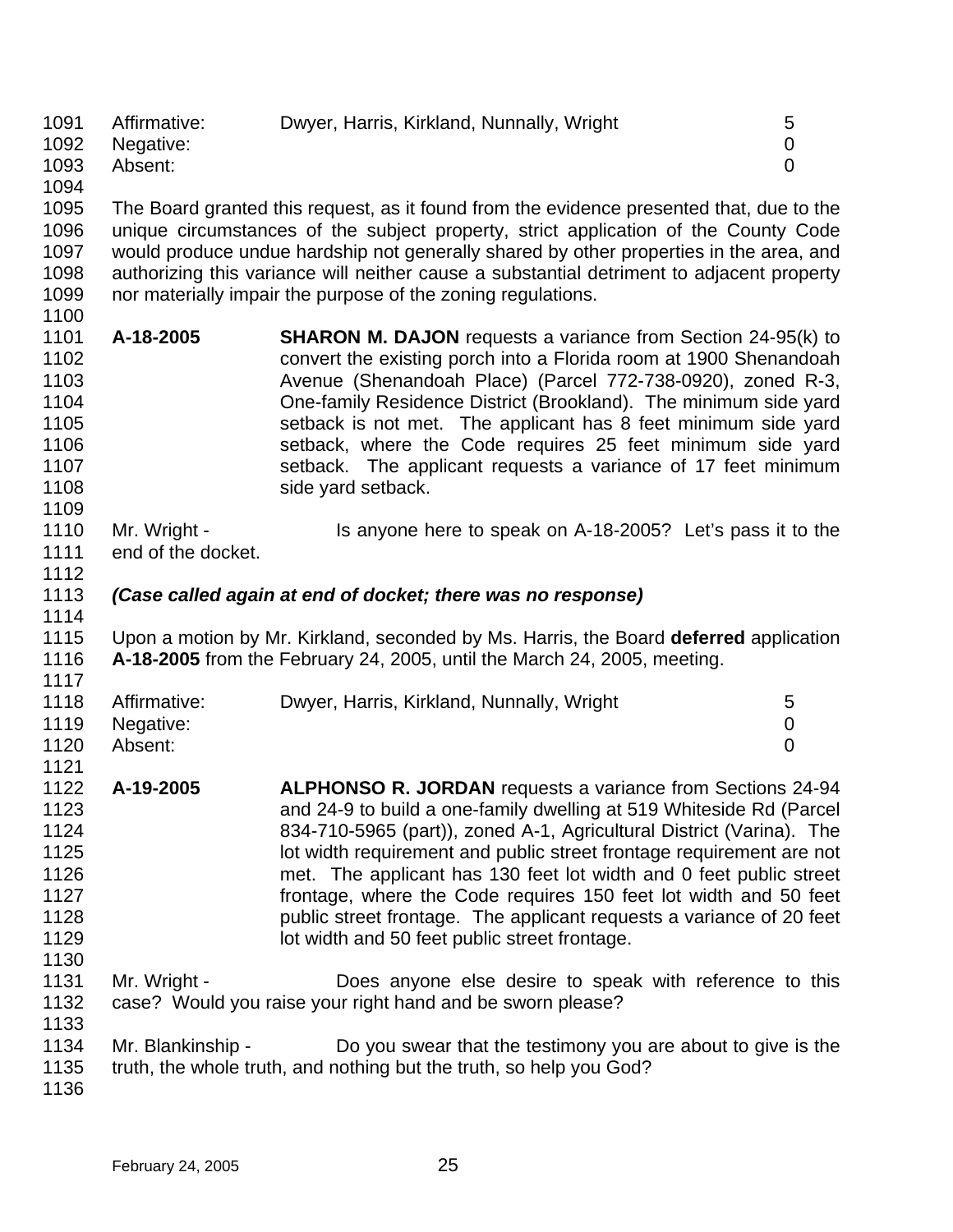1137 1138 1139 1140 1141 1142 1143 1144 1145 1146 1147 1148 1149 1150 1151 1152 1153 Mr. Jordan - I do. My name is Alphonso Jordan. I was purchasing the land from the family member who had previously intended to build on the property about ten years ago, cleared it off and decided to build elsewhere in Varina. I purchased the land with the understanding that it could be built on. The family member told me that it could be built on, because he had already been through the procedure. I spoke with Mr. Blankinship and found that I needed to get my own variance, because that variance was outdated and in the name of the previous family member. I'm applying to have the lot width, which I believe is twenty feet short of the County Code, and the public road frontage, which has a private road, which is Isaiah Road that runs back through the property. There is a home on the other side of the property that uses Isaiah Road as its private road to gain entrance to that property. I'm not sure how long that home has been there, but I believe it's been some years. It's a required acre lot that the County requires. The home is about 1300-1400 square foot home. It's a story and a half, like 34 to 36 feet in width, which is leaving about 45 feet on each side of the home to the line of the acreage. Basically, I think I need twenty feet variance for the width and the public road frontage, there isn't any. All entrance would be off of that private road, which is Isaiah Road, coming off of Whiteside Road.

- 1154
- 1155 Mr. Nunnally - Did you tell us your family members received a variance on
- 1156 this at one time?
- 1157

1158 1159 1160 1161 1162 1163 1164 1165 1166 1167 1168 Mr. Jordan - Yes, ten years ago they received a variance to build on it. They had the land cleared off and were ready to build, and his wife changed her mind and wanted to build down on Laburnum in Varina, and they moved there. The land had been sitting since then, and I was looking for some land to build a home on, and at that time he notified me of some land they had in the family and that he would be willing to sell to me to build a home. Other lots I was looking at in the area would have probably been a little out of my price range, and this member, already having the land, was giving it to me at a reduced price, being family, and they had no intentions of doing anything with it. If it's not family, I don't think he could have done much else with the land anyway, even if he was going to build for himself, and his home is probably three years old.

- 1169
- 1170 1171 Mr. Nunnally - Have you read the conditions on the case?
- 1172 Mr. Jordan - **About selling?**
- 1174 1175 Mr. Nunnally - That the proof of legal access to the property, and then you've got to maintain the road.
- 1176

1173

1177 1178 Mr. Blankinship - Do you know who maintains the road now?

1179 1180 1181 1182 Mr. Jordan - I spoke to a lady, Ms. Daisy, who lives on the front on Isaiah Road, and basically I think the gentleman, I went to his home several times, he wasn't there, who lives on the other side of the land where I'm applying to build, it looks like he's basically been doing whatever maintenance has been done on the road. If I were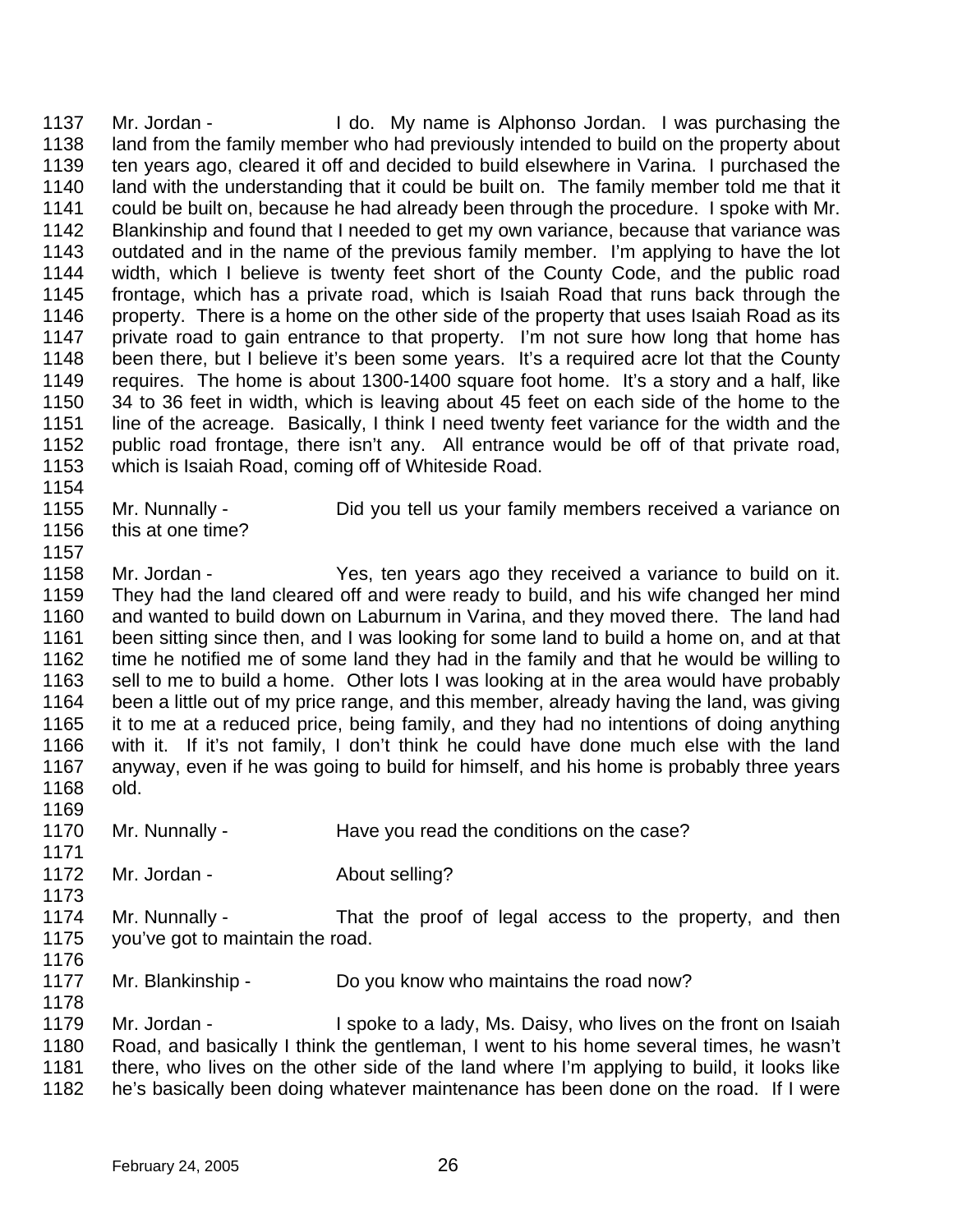1183 1184 1185 1186 1187 1188 1189 1190 1191 1192 1193 1194 1195 1196 1197 1198 1199 1200 1201 1202 1203 1204 1205 1206 1207 1208 1209 1210 1211 1212 1213 1214 1215 1216 1217 1218 1219 1220 1221 1222 1223 1224 1225 1226 1227 1228 permitted to build there, I wouldn't have any problem maintaining the road myself also. Ms. Dwyer - It looks from the plat that Isaiah doesn't actually touch your property, legally. It might be that you have a little driveway that kind of goes into this property, but it doesn't look like it has access. Mr. Jordan - There's actually two acres there, which is being divided. My family member owns both acres. He owns the other side, where you see 1551; he owns that acre on the other side also, and Isaiah Road, which is close to almost splitting the two acres. Ms. Dwyer - But it's not on your property; it doesn't actually look like it provides legal access to your property. It's on the other parcel. Mr. Blankinship - So when you actually get a survey drawn up, to acquire this property, you'll need to make sure that he gives you an easement to cross whatever is between the existing easement and the new property. Mr. Jordan - I see on the right corner, where it comes close to, but we'd have to put a road, because the actual house where we drew it, would be about 130 feet off of that road there, so I guess I would need an easement to be able to put the driveway going down from it. Mr. Blankinship - With the 2.04 acres, you don't have a lot of flexibility where that line ends up. It's going to be in a fairly narrow range. You'll just need to make sure that you have the right to cross whatever is left, so that you can get from Isaiah to your property. Mr. Jordan - I don't think he would have a problem. He told me that he basically had nothing planned to do with the other side. He has a daughter who lives out of state, and before he decided to sell to me, he checked with her to see if she would have any interest in moving back to the area to buy, before he sold the land. She indicated to him that she wouldn't be, so I don't think it would be a problem with him giving me an easement right to get onto the property. Ms. Dwyer - Mr. Blankinship, would it make sense to add a condition to require a reservation and dedication of a twenty-foot right-of-way along the northern property line, for future public road? Mr. Blankinship - It would never hurt; you do have a situation where none of our maps really show this, but the lots continuing on to the east, you have several of these lots, and it is conceivable that something along the alignment of Isaiah Road could be continued parallel to the north of Nash Road, to open up access to more of that land. Ms. Harris - Where we see the 1551, that lot, you can't see it completely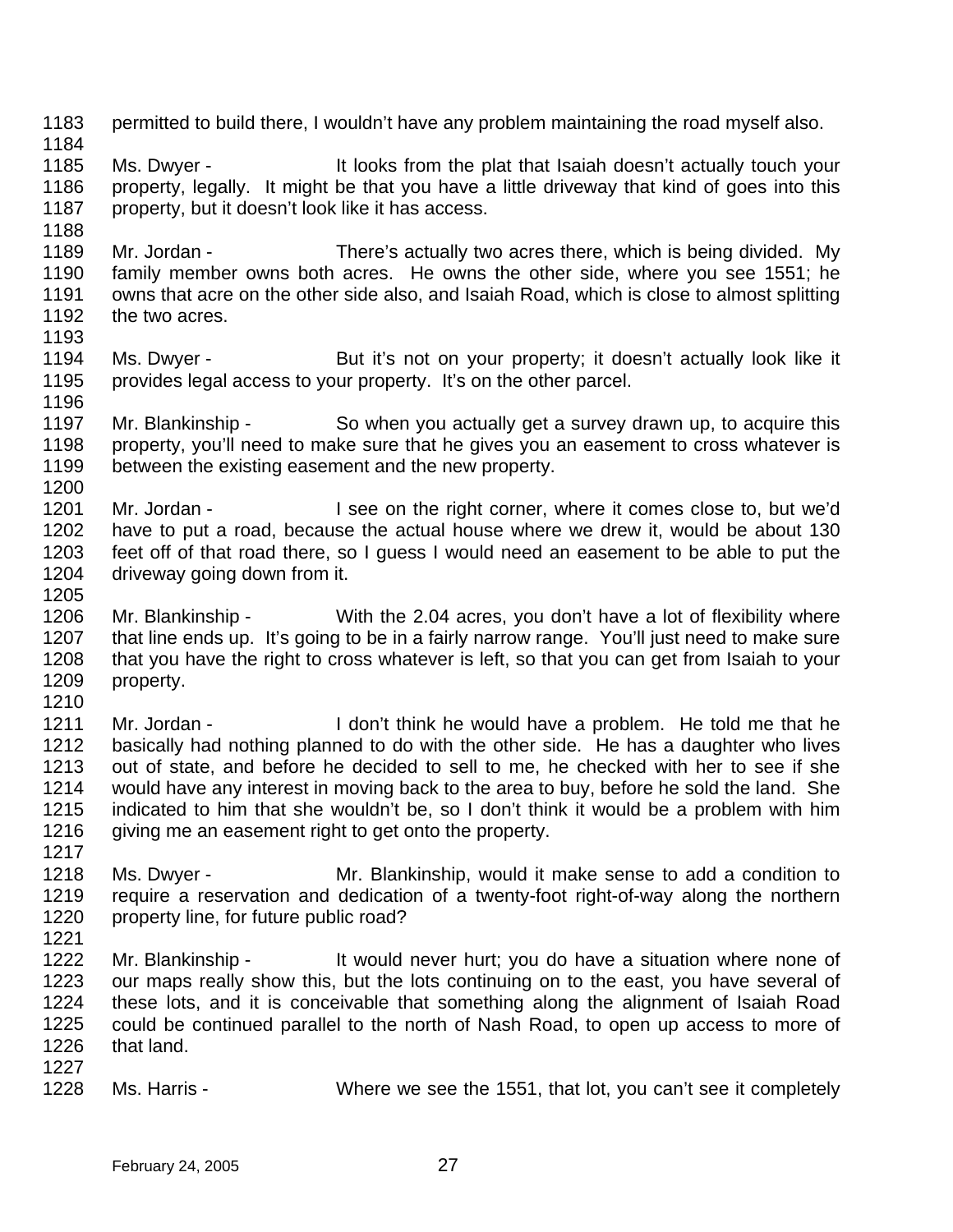1229 1230 1231 1232 1233 1234 1235 1236 1237 1238 1239 1240 1241 1242 1243 1244 1245 1246 1247 1248 1249 1250 1251 1252 1253 1254 1255 1256 1257 1258 1259 1260 1261 1262 1263 1264 1265 1266 1267 1268 1269 1270 1271 1272 1273 here, is that also landlocked? Do they have any access roads other than Isaiah? Mr. Jordan - No, Isaiah would be the one. If anything were done on the other side, it too would have to use Isaiah. There's no other roads open to Whiteside even going through even going through those lots. If the County had to build a public road through there in later years, I wouldn't have any problem with the whole acre there, I wouldn't have any problem with setting aside a certain number of feet for the County to do what they need to do, because I really wouldn't need a whole acre for the size house that I'm going to be building, so that wouldn't be a problem. Mr. Blankinship - You may find once you get your septic system approved, that you need all the land you have; it's something else to consider. Mr. Wright - The Mr. Jordan, you do understand before you can obtain a building permit, you will have to have a legal document granting you access over Isaiah Road. Mr. Jordan - From Mr. Washington? Mr. Wright - From whomever; I don't know where you get it. Is there any such document of record now, do you know of, granting easement to those other folks over that road? Mr. Jordan - I'm not sure. That's something I would have to check on. Mr. Wright - That's one of the requirements. Mr. Blankinship - There is a deed book reference on the plat, that somebody will have to pull that to find out exactly what .................... Mr. Wright - **Example 20** ..............you need to pursue that, because if there is an agreement, it would have to be extended to you, so that you would have a legal right to access your property. Mr. Wright - Any further questions of the Board? Is anyone here in opposition to this request? Hearing none, that concludes the case. After an advertised public hearing and on a motion by Mr. Nunnally, seconded by Ms. Harris, the Board **granted** application **A-19-2005** for a variance to build a one-family dwelling at 519 Whiteside Rd (Parcel 834-710-5965 (part)). The Board granted the variance subject to the following conditions: 1. This variance applies only to the lot width and public street frontage requirements. All other applicable regulations of the County Code shall remain in force.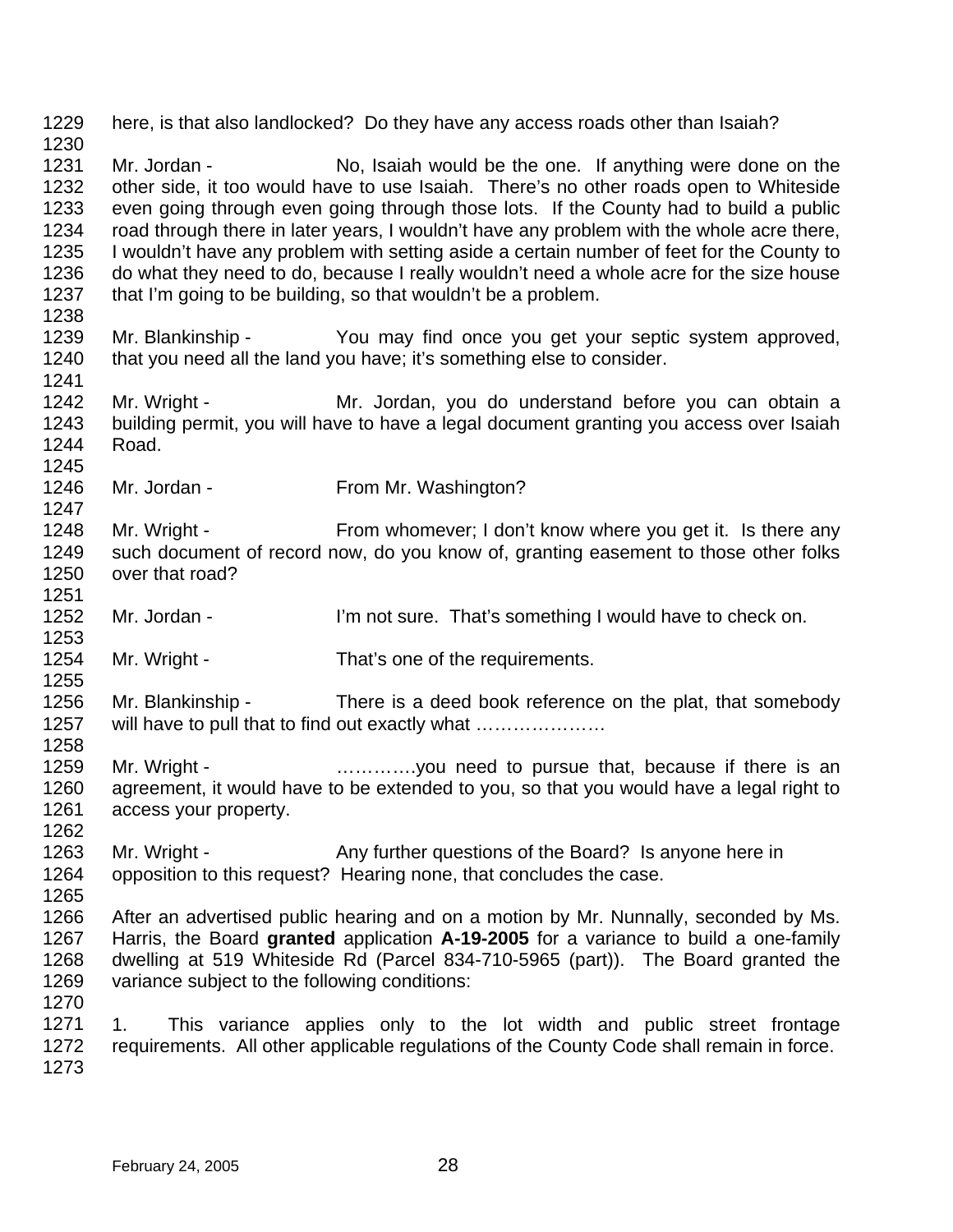1274 1275 1276 1277 1278 2. Approval of this request does not imply that a building permit will be issued. Building permit approval is contingent on Health Department requirements, including, but not limited to, soil evaluation for a septic drainfield and reserve area, and approval of a well location.

- 1279 1280 1281 1282 1283 3. At the time of building permit application, the applicant shall submit the necessary information to the Department of Public Works to ensure compliance with the requirements of the Chesapeake Bay Preservation Act and the code requirements for water quality standards.
- 1284 1285 1286 4. The applicant shall present proof with the building permit application that a legal access to the property has been obtained.

1287 1288 1289 1290 5. The owners of the property, and their heirs or assigns, shall accept responsibility for maintaining access to the property until such a time as the access is improved to County standards and accepted into the County road system for maintenance.

1291 1292 1293 6. [Added] The owner shall reserve 25 feet of right-of-way along the south side of Isaiah Road for future dedication.

| 1294 | Affirmative: | Dwyer, Harris, Kirkland, Nunnally, Wright | 5 |
|------|--------------|-------------------------------------------|---|
| 1295 | Negative:    |                                           |   |
| 1296 | Absent:      |                                           |   |
| 1297 |              |                                           |   |

1298 1299 1300 1301 1302 1303 The Board granted this request, as it found from the evidence presented that, due to the unique circumstances of the subject property, strict application of the County Code would produce undue hardship not generally shared by other properties in the area, and authorizing this variance will neither cause a substantial detriment to adjacent property nor materially impair the purpose of the zoning regulations.

- 1304 1305 1306 1307 1308 1309 1310 1311 1312 **A-20-2005 AUSTIN DAVIDSON, INC.** requests a variance from Section 24-94 to build a one-family dwelling at 11613 Cobblestone Landing Court (Cobblestone Landing at Twin Hickory) (Parcel 742-764-2788), zoned R-3C, One-family Residence District (Conditional) (Three Chopt). The rear yard setback is not met. The applicant proposes 38 feet rear yard setback, where the Code requires 40 feet rear yard setback. The applicant requests a variance of 2 feet rear yard setback.
- 1313 1314 1315 Mr. Wright - **Does anyone else desire to speak with reference to this** case? Would you raise your right hand and be sworn please?
- 1316 1317 1318 Mr. Blankinship - Do you swear that the testimony you are about to give is the truth, the whole truth, and nothing but the truth, so help you God?
- 1319 Mr. Burgess - Yes, I do. My name is John Burgess. We're requesting the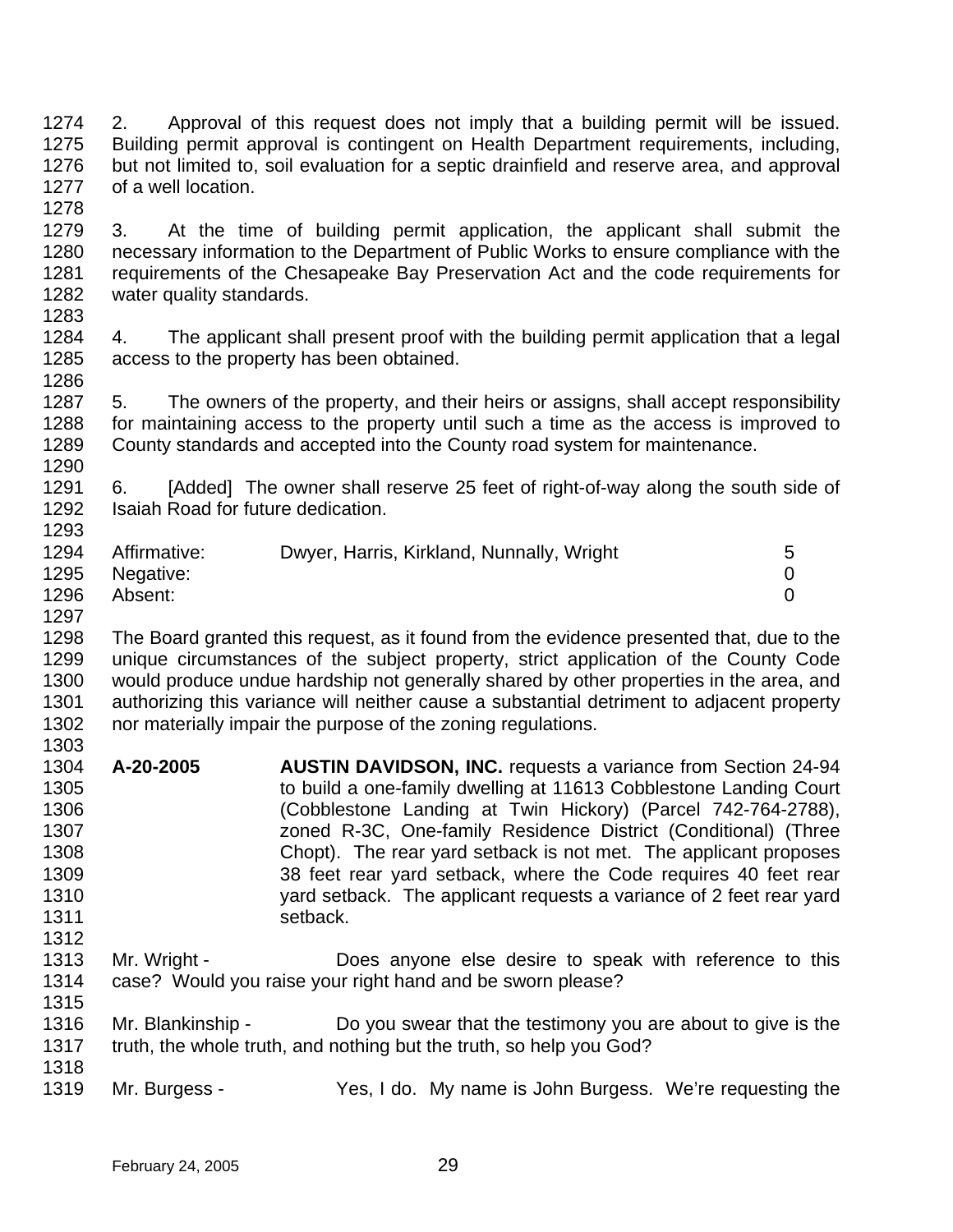1320 1321 1322 1323 1324 1325 1326 1327 1328 1329 1330 variance, only from the standpoint of the oddness of the back of the buildable area. The house we're proposing to build is of the same architectural value of the rest of the homes in that particular area. In this particular case, I've actually had to more the garage forward three feet to get it into the buildable area. I've also cut the breakfast area off, which also extended beyond, and I've also cut the stoop off, making it a recessed stoop. I also have a buyer for this particular lot that supposed to put it under contract, and this is the particular house that they want, and I had to do all the modifications to the plan to try to make it work, which they are aware of. The only thing you can see, is I'm looking at that little bit of a corner on the back breakfast area that has really no place else for me to cut.

1331 Ms. Dwyer - Why is that angle in the property line?

1332

1333 1334 1335 1336 1337 Mr. Burgess - It's a common area in the back, behind the house, is that what you're referring to, and all the buildable areas somewhat follow the property lines in the back to maintain the setbacks. All your whole back line has that angle "V" in it; well, your buildable area somewhat follows that angle.

| 1338<br>1339<br>1340 | Mr. Blankinship -<br>angle in it? | The question is, why does the property line have that sharp  |
|----------------------|-----------------------------------|--------------------------------------------------------------|
| 1341<br>1342         | Mr. Burgess -<br>back there also. | It's just a common area back there, and there is a creek bed |
| 1343                 |                                   |                                                              |
| 1344                 | Ms. Dwyer -                       | It follows the creek bed?                                    |
| 1345                 |                                   |                                                              |
| 1346                 | Mr. Burgess -                     | I believe it does, and I remember seeing wetlands markings   |
| 1347                 | up there also.                    |                                                              |
| 1348                 |                                   |                                                              |
| 1349                 | Mr. Wright -                      | Could you design a house that would go on this lot without   |
| 1350                 | the variance?                     |                                                              |
| 1351                 |                                   |                                                              |
| 1352                 | Mr. Burgess -                     | We've tried. I've used every plan that I actually have. We   |
| $\sim$ $\sim$ $\sim$ |                                   |                                                              |

1353 1354 1355 1356 1357 were going to build a spec house on the lot to begin with. This is the only one of our plans that came close to fitting it. To be honest with you, I've got seven more in Cobblestone that are going to require me to have detached garages because the size of the buildable area is so small. The average house out here are 3200 square feet and above. That's the problem that's starting to come into play now.

- 1358 1359 1360 1361 1362 1363 Mr. Wright - The How many square feet would be in this house? Mr. Burgess - Three thousand, because it's been cut down. Ms. Harris - The How is the elevation on this lot; I know you said there's a
- 1364 1365 creek bed back near the commons area – what about the elevation there?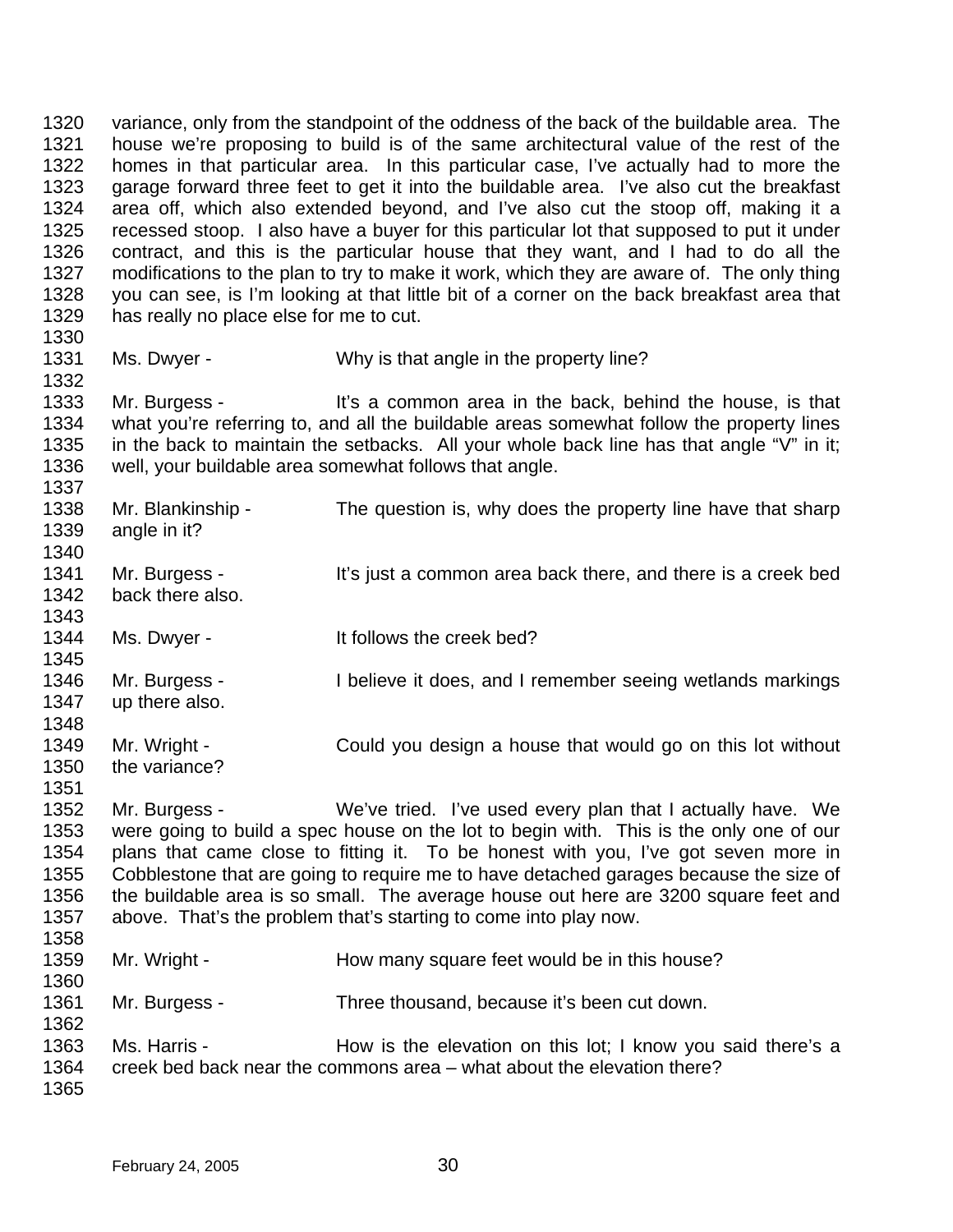1366 1367 1368 1369 1370 1371 1372 1373 1374 1375 1376 1377 1378 1379 1380 1381 1382 1383 1384 1385 1386 1387 1388 1389 1390 1391 1392 1393 1394 1395 1396 1397 1398 1399 1400 1401 1402 1403 1404 1405 1406 1407 1408 1409 1410 1411 Mr. Burgess - The actual lot itself is pretty flat. It does slope off to the back of the common area, but it's only to the lowest point of the common area; it's only a three to four-foot drop to where the house would be built. Actually, the elevation is not bad at all. It's actually a very good lot. It's just the angle in the back is where the problem is. Mr. Wright - The Have you tried to acquire the property so that you could straighten that rear line out? Mr. Burgess - I've talked with our engineers, and they're not telling me anything other than to get in here and try to get a variance. Ms. Dwyer - If it follows the creek bed, it may follow ............... Mr. Wright - **Example 20** ..............if you could connect those two rear lines, you wouldn't have a problem. Mr. Blankinship - Even just cutting it off five feet back ...................... Mr. Burgess - You can see how much I'm over by my buildable plan; it's so minimal. I've already cut everything off to change it around to meet what they want. Mr. Blankinship - What is the use of the corner, the one foot ……………. Mr. Burgess - **Example 20** .............that's the actual breakfast area of the kitchen; originally it actually extended out, usually three feet further out. Mr. Wright - Any further questions of the Board? Is anyone here in opposition to this request? Hearing none, that concludes the case. After an advertised public hearing and on a motion by Mr. Nunnally, seconded by Ms. Harris, the Board **granted** application **A-20-2005** for a variance to build a one-family dwelling at 11613 Cobblestone Landing Court (Cobblestone Landing at Twin Hickory) (Parcel 742-764-2788). The Board granted the variance subject to the following conditions: 1. This variance applies only to the rear yard setback requirement. All other applicable regulations of the County Code shall remain in force. Affirmative: Dwyer, Harris, Kirkland, Nunnally, Wright 5 Negative: 0 Absent: 0 The Board granted this request, as it found from the evidence presented that, due to the unique circumstances of the subject property, strict application of the County Code would produce undue hardship not generally shared by other properties in the area, and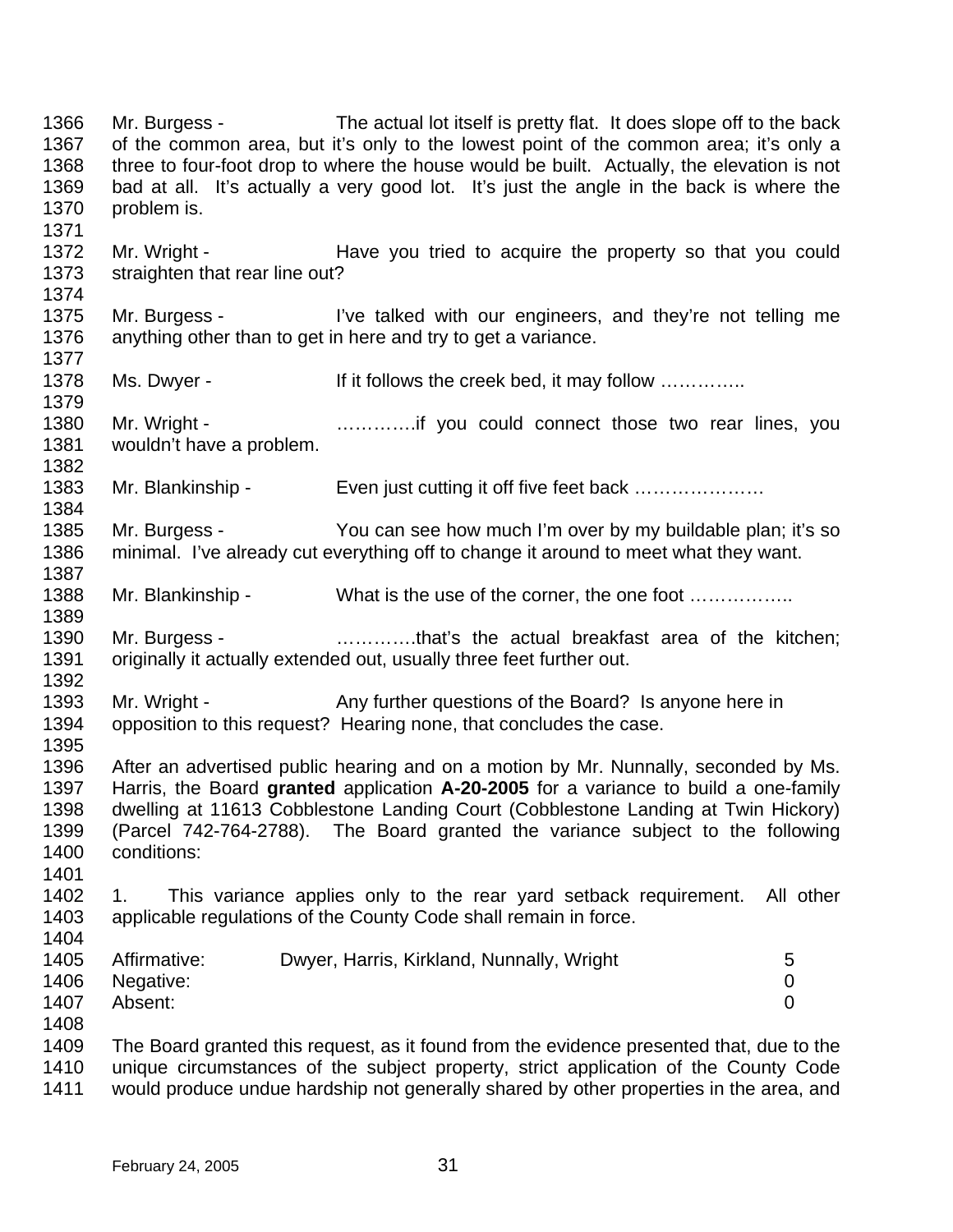- 1412 1413 authorizing this variance will neither cause a substantial detriment to adjacent property nor materially impair the purpose of the zoning regulations.
- 1415 1416 1417 1418 1419 1420 1421 **A-21-2005 LAURIE JOHNSTON** requests a variance from Section 24-94 to build an addition at 3814 Reynard Court (Foxhall) (Parcel 730-760- 5496), zoned R-2AC, One-family Residence District (Conditional) (Three Chopt). The rear yard setback is not met. The applicant proposes 36 feet rear yard setback, where the Code requires 45 feet rear yard setback. The applicant requests a variance of 9 feet rear yard setback.
- 1423 1424 1425 Mr. Wright - **Does anyone else desire to speak with reference to this** case? Would you raise your right hand and be sworn please?
- 1426 1427 Mr. Blankinship - Do you swear that the testimony you are about to give is the truth, the whole truth, and nothing but the truth, so help you God?
- 1429 1430 1431 1432 1433 1434 1435 1436 1437 Ms. Johnson - Yes I do. Laurie Johnston and Jim Johnston. We're asking for a variance on the setback of our back yard to accommodate for an addition that we want to add to the house. We have used an architect who's come out and looked at our lot, and with the location of this room, he was telling us that we needed to have a variance. We're using an architect who is actually on the architectural review board of our subdivision. The location, we feel, will be approved, internally through our neighborhood, so we just need to get the variance through the County to accommodate for this room. Without this variance, we wouldn't be able to build this addition.
- 1438 Ms. Harris - The deck that we see here – that will remain?
- 1439 1440 1441 1442 1443 1444 Ms. Johnson - A portion of it would be cut off because the addition would move into about three feet of the deck. The addition extends one foot past the deck, but because of the angle of the back yard, that prevents us from building it within Code, without a variance.
- 1445 1446 Mr. Wright - Your lot has a little irregular shape to the rear.
- 1447 Ms. Johnson - Correct.

1414

1422

1428

1448

- 1449 Mr. Wright - What's located behind your property?
- 1451 1452 1453 1454 1455 1456 1457 Ms. Johnson - We have a house behind the property. If you go to one of the other views, the pictures, you can see the trees in the back, and you can barely see back on the very left-hand corner, maybe a little white spot is the house. In the winter time, you can see there's a lot of vegetation there that provides privacy to the addition of the house. They wouldn't be able to see much of the house, but this neighbor is also excited about us doing this addition. From the other angle, you can see through the vegetation, there is a house to the left of where we're proposing the addition, and there